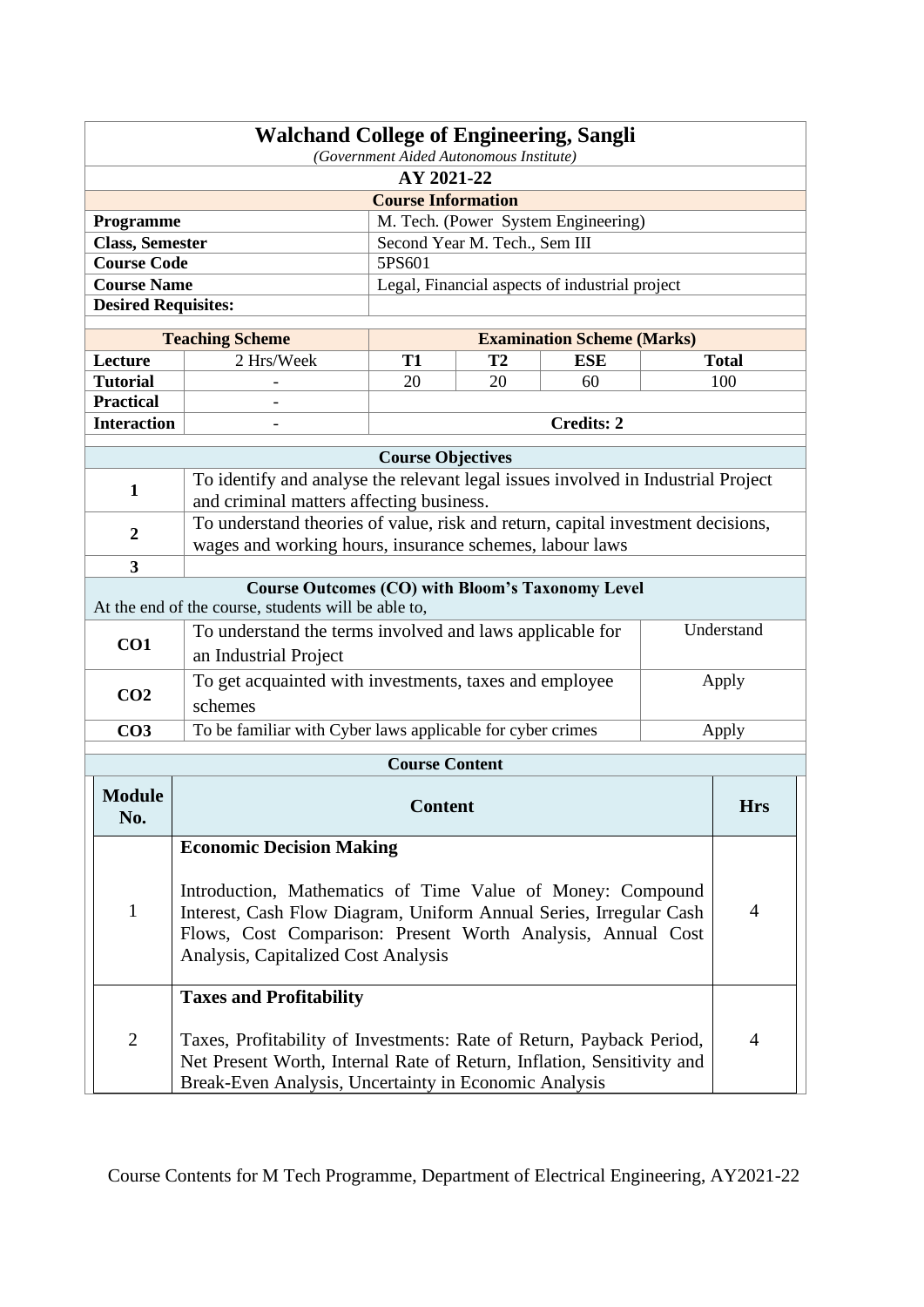|                | <b>Factories Act, 1948:</b>                                                                                                                                                                                                                                                                                                                                                                                        |                |  |  |
|----------------|--------------------------------------------------------------------------------------------------------------------------------------------------------------------------------------------------------------------------------------------------------------------------------------------------------------------------------------------------------------------------------------------------------------------|----------------|--|--|
| 3              | Health, Safety, Provisions relating to Hazardous Processes, Welfare,<br>Working Hours of Adults, Employment of young persons, Annual<br>wages. The Employees Provident<br>Leave with<br>Fund<br>and<br>Miscellaneous Provisions Act, 1952 (10 of 1952). Employees<br>Provident Fund Schemes, Central Board, Employees' Pension<br>Deposit Linked<br>Scheme,<br>Employees<br>Insurance<br>Scheme.<br>Contributions. | 4              |  |  |
| $\overline{4}$ | <b>Constitution and Labour Laws:</b><br>labour laws, Equality before law and its application in Labour Laws,<br>Equal pay for equal work; and Article-16 and reservation policies,<br>Articles 19, 21, 23 and 24 and its implications.                                                                                                                                                                             | $\overline{4}$ |  |  |
| 5              | <b>Intellectual Property in Cyber Space</b><br>Computer Software and Copyright Law, Software Licences,<br>Computer Databases and the law, Domain Names and the law,<br>Trademark issues in cyberspace                                                                                                                                                                                                              | 4              |  |  |
| 6              | <b>Cyber Crimes and Cyber Laws</b><br>Cyber Crimes, Malware, Computer Source Code, Digital Signature,<br>Information Technology Laws, IT ACT & how to prevent yourself<br>from being a victim of Cyber Crime                                                                                                                                                                                                       | 5              |  |  |
|                | <b>Text Books</b>                                                                                                                                                                                                                                                                                                                                                                                                  |                |  |  |
| $\mathbf{1}$   | P.L. Mehta, Managerial Economics Analysis, Problems and cases, S. Chand & Co.<br>Ltd., 2001                                                                                                                                                                                                                                                                                                                        |                |  |  |
| $\overline{2}$ | Dieter G.E., Engineering Design, McGraw-Hill Education 5th edition, 2012.                                                                                                                                                                                                                                                                                                                                          |                |  |  |
| 3              | N. Godbole, S. Belapure, Cyber Security Understanding Cyber Crimes, Computer<br>Forensics and Legal Perspectives, Wiley India Pvt. Ltd.                                                                                                                                                                                                                                                                            |                |  |  |
|                | <b>References</b>                                                                                                                                                                                                                                                                                                                                                                                                  |                |  |  |
| $\mathbf{1}$   | Peterson and Lewis: Managerial Economics, 4th Ed., Prentice Hall, 2004                                                                                                                                                                                                                                                                                                                                             |                |  |  |
| $\sqrt{2}$     | R. Drefuss, J. Pila; The Oxford Handbook of Intellectual Property Law, Oxford<br>University Press, 2018.                                                                                                                                                                                                                                                                                                           |                |  |  |
| 3              | Adv. P. Mali, Cyber Law & Cyber Crimes Simplified, Cyber Infomedia, 2017.                                                                                                                                                                                                                                                                                                                                          |                |  |  |
|                | <b>Useful Links</b>                                                                                                                                                                                                                                                                                                                                                                                                |                |  |  |
| 1              | Video on 'Intellectual Property Rights in Cyber Space': Link                                                                                                                                                                                                                                                                                                                                                       |                |  |  |
| $\overline{2}$ | Video on Cybersquatting and Internet Domain Names in 2016- by WIPO: Link                                                                                                                                                                                                                                                                                                                                           |                |  |  |
| 3              | Video on Cyber Laws in India - I: Link                                                                                                                                                                                                                                                                                                                                                                             |                |  |  |
| $\overline{4}$ | Video on Cyber Crimes - Cyber Law: Link                                                                                                                                                                                                                                                                                                                                                                            |                |  |  |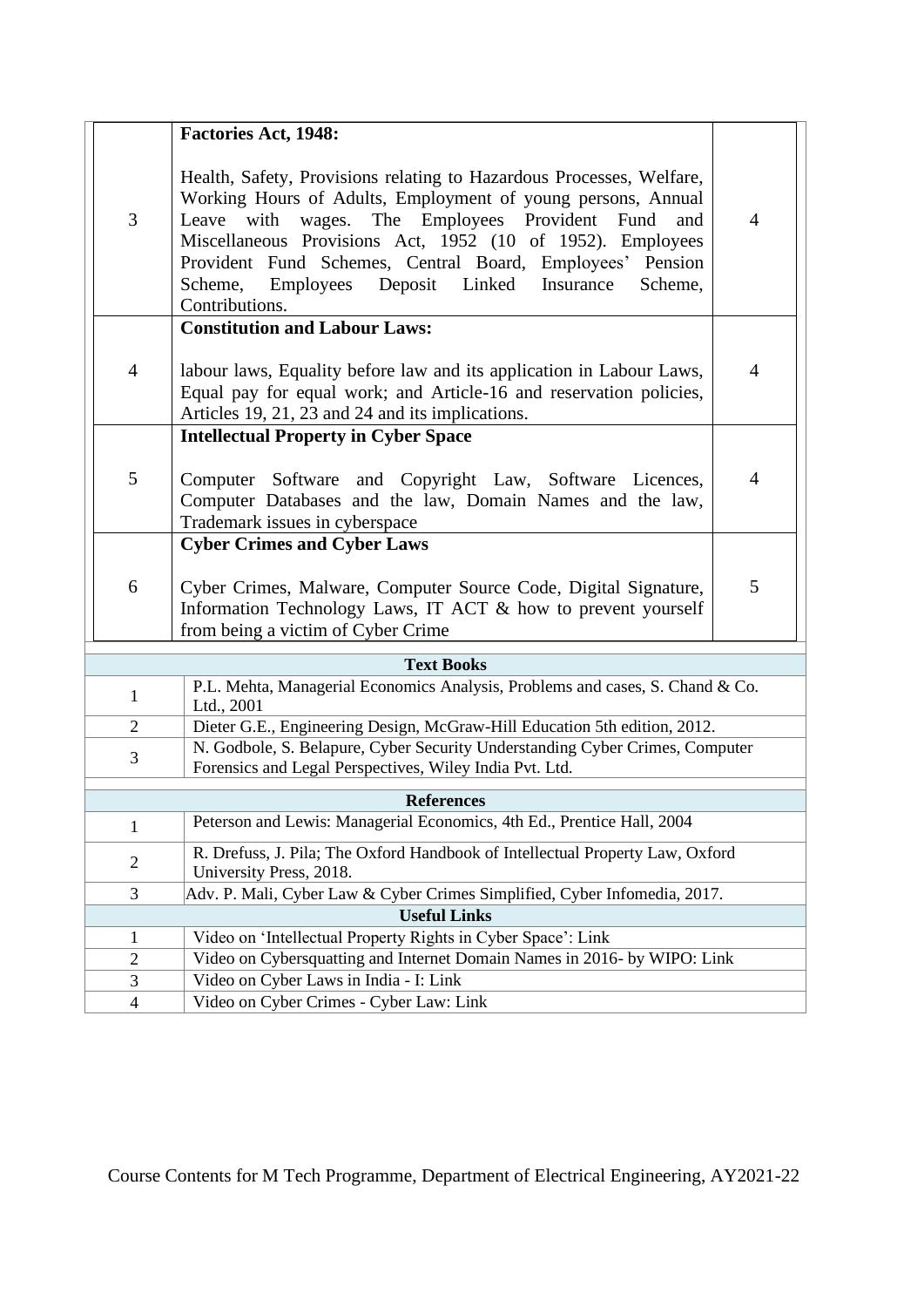| <b>CO-PO Mapping</b> |  |                                |  |  |  |  |  |  |
|----------------------|--|--------------------------------|--|--|--|--|--|--|
|                      |  | <b>Programme Outcomes (PO)</b> |  |  |  |  |  |  |
|                      |  |                                |  |  |  |  |  |  |
| CO <sub>1</sub>      |  |                                |  |  |  |  |  |  |
| CO <sub>2</sub>      |  |                                |  |  |  |  |  |  |
| CO3                  |  |                                |  |  |  |  |  |  |

The strength of mapping is to be written as 1,2,3; Where, 1:Low, 2:Medium, 3:High Each CO of the course must map to at least one PO.

### **Assessment (for Theory Course)**

The assessment is based on 2 in-semester examinations in the form of T1 (Test-1) and T2 (Test-2) of 20 marks each. Also there shall be 1 End-Sem examination (ESE) of 60 marks. T1 shall be typically on modules 1 and 2, T2 based typically on modules 3, 4 and ESE shall be on all modules with nearly 50% weightage on modules 1 to 4 and 50% weightage on modules 5, 6.

| <b>Assessment Plan based on Bloom's Taxonomy Level (Marks) For Theory Course</b> |                               |    |                |            |              |  |  |  |  |
|----------------------------------------------------------------------------------|-------------------------------|----|----------------|------------|--------------|--|--|--|--|
|                                                                                  | <b>Bloom's Taxonomy Level</b> | T1 | T <sub>2</sub> | <b>ESE</b> | <b>Total</b> |  |  |  |  |
|                                                                                  | Remember                      |    |                |            |              |  |  |  |  |
| ◠                                                                                | Understand                    |    |                |            |              |  |  |  |  |
| 3                                                                                | Apply                         |    |                |            |              |  |  |  |  |
|                                                                                  | Analyze                       | 5  |                | 20         | 30           |  |  |  |  |
|                                                                                  | Evaluate                      |    |                | 20         | 30           |  |  |  |  |
| 6                                                                                | Create                        | 10 | 10             | 20         | 40           |  |  |  |  |
|                                                                                  | <b>Total</b>                  | 20 | 20             | 60         | 100          |  |  |  |  |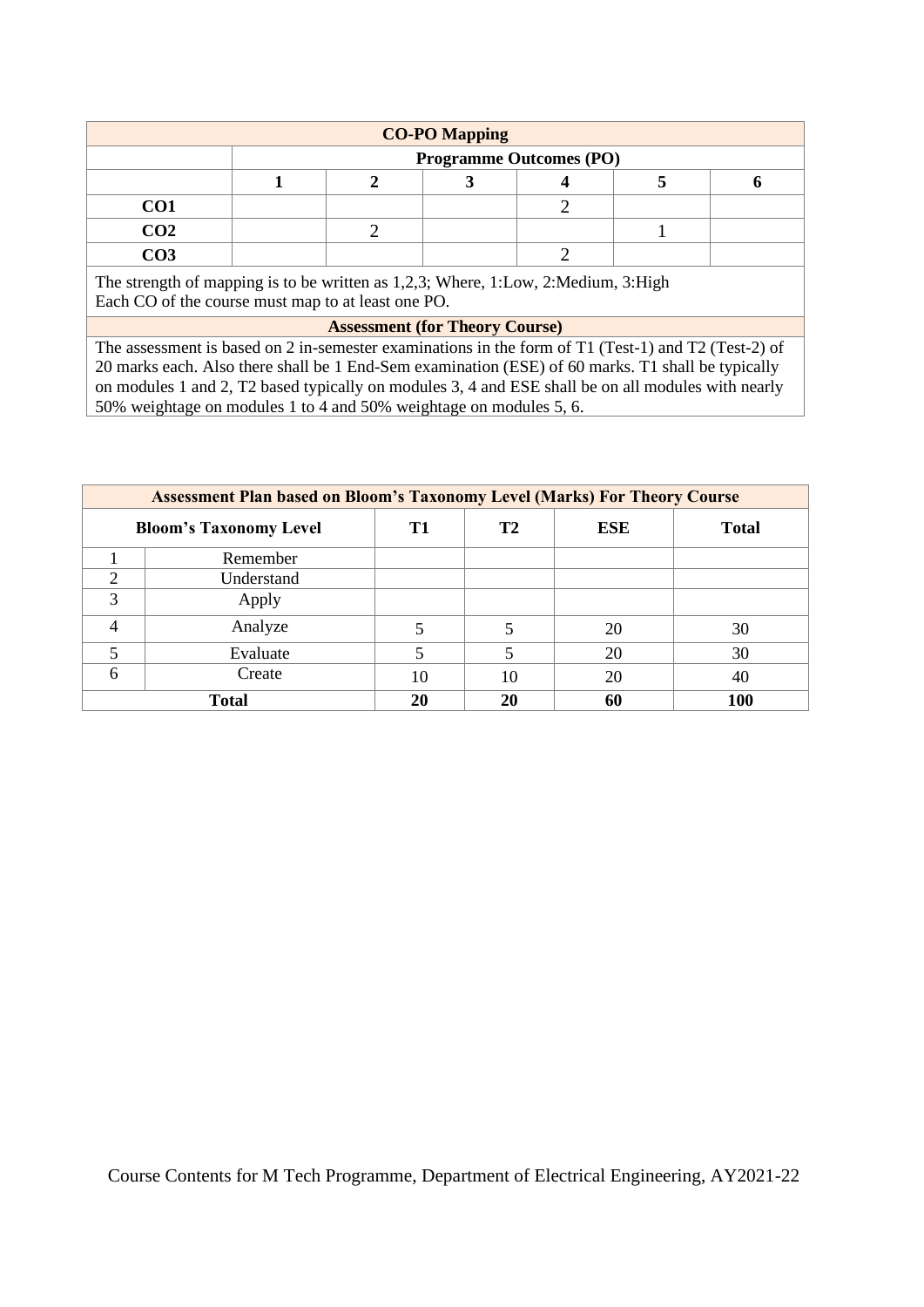| <b>Walchand College of Engineering, Sangli</b><br>(Government Aided Autonomous Institute)        |                                                                                                                                                                                                   |                              |                                                                        |                                     |                                                                                                                                                                                                  |              |  |  |
|--------------------------------------------------------------------------------------------------|---------------------------------------------------------------------------------------------------------------------------------------------------------------------------------------------------|------------------------------|------------------------------------------------------------------------|-------------------------------------|--------------------------------------------------------------------------------------------------------------------------------------------------------------------------------------------------|--------------|--|--|
|                                                                                                  | AY 2021-22                                                                                                                                                                                        |                              |                                                                        |                                     |                                                                                                                                                                                                  |              |  |  |
|                                                                                                  |                                                                                                                                                                                                   |                              |                                                                        | <b>Course Information</b>           |                                                                                                                                                                                                  |              |  |  |
| Programme                                                                                        |                                                                                                                                                                                                   |                              |                                                                        | M. Tech. (Power System Engineering) |                                                                                                                                                                                                  |              |  |  |
|                                                                                                  | <b>Class, Semester</b>                                                                                                                                                                            |                              | Second Year M. Tech., Sem III                                          |                                     |                                                                                                                                                                                                  |              |  |  |
|                                                                                                  | <b>Course Code</b>                                                                                                                                                                                |                              | 5PS690                                                                 |                                     |                                                                                                                                                                                                  |              |  |  |
|                                                                                                  | <b>Course Name</b>                                                                                                                                                                                |                              | <b>Dissertation Phase I</b>                                            |                                     |                                                                                                                                                                                                  |              |  |  |
|                                                                                                  | <b>Desired Requisites:</b>                                                                                                                                                                        |                              |                                                                        |                                     | Concept knowledge of research methodology, project management,                                                                                                                                   |              |  |  |
|                                                                                                  |                                                                                                                                                                                                   |                              | <b>Electrical Engineering</b>                                          |                                     |                                                                                                                                                                                                  |              |  |  |
|                                                                                                  |                                                                                                                                                                                                   |                              |                                                                        |                                     |                                                                                                                                                                                                  |              |  |  |
|                                                                                                  |                                                                                                                                                                                                   | <b>Teaching Scheme (Hrs)</b> |                                                                        | <b>Examination Scheme (Marks)</b>   |                                                                                                                                                                                                  |              |  |  |
| Lecture                                                                                          |                                                                                                                                                                                                   |                              | LA1                                                                    | LA2                                 | <b>ESE</b>                                                                                                                                                                                       | <b>Total</b> |  |  |
| <b>Tutorial</b>                                                                                  |                                                                                                                                                                                                   |                              | 30                                                                     | 30                                  | 40                                                                                                                                                                                               | 100          |  |  |
| <b>Practical</b>                                                                                 |                                                                                                                                                                                                   | 20                           |                                                                        |                                     |                                                                                                                                                                                                  |              |  |  |
| <b>Interaction</b>                                                                               |                                                                                                                                                                                                   |                              |                                                                        | <b>Credits: 10</b>                  |                                                                                                                                                                                                  |              |  |  |
|                                                                                                  |                                                                                                                                                                                                   |                              |                                                                        | <b>Course Objectives</b>            |                                                                                                                                                                                                  |              |  |  |
|                                                                                                  |                                                                                                                                                                                                   |                              |                                                                        |                                     | To develop the student to apply the knowledge gained to identify problems for research and                                                                                                       |              |  |  |
| $\mathbf{1}$                                                                                     |                                                                                                                                                                                                   |                              | provide the solutions by self-study and interaction with stakeholders. |                                     |                                                                                                                                                                                                  |              |  |  |
| 2                                                                                                |                                                                                                                                                                                                   |                              | Acquire knowledge to tackle real world problems of societal concerns   |                                     |                                                                                                                                                                                                  |              |  |  |
| 3                                                                                                | Impart flexibility to the student to have increased control over his/her learning                                                                                                                 |                              |                                                                        |                                     |                                                                                                                                                                                                  |              |  |  |
| $\overline{\mathbf{4}}$                                                                          |                                                                                                                                                                                                   |                              |                                                                        |                                     | Teachers would serve as mentor/facilitator of inquiry and reflection rather than as an instructor                                                                                                |              |  |  |
| 5                                                                                                |                                                                                                                                                                                                   |                              |                                                                        |                                     | Enhance a students' learning through increased interaction with peers and colleagues.                                                                                                            |              |  |  |
|                                                                                                  |                                                                                                                                                                                                   |                              | <b>Course Outcomes (CO) with Bloom's Taxonomy Level</b>                |                                     |                                                                                                                                                                                                  |              |  |  |
|                                                                                                  |                                                                                                                                                                                                   |                              | At the end of the course, students will be able to,                    |                                     | <b>Defend</b> the objectives of the dissertation by grasping and <b>analyzing</b> through                                                                                                        | Understa     |  |  |
| CO1                                                                                              |                                                                                                                                                                                                   |                              | an extensive literature review in the area of study.                   |                                     |                                                                                                                                                                                                  | nd           |  |  |
|                                                                                                  |                                                                                                                                                                                                   |                              |                                                                        |                                     |                                                                                                                                                                                                  | Analyze      |  |  |
|                                                                                                  |                                                                                                                                                                                                   |                              |                                                                        |                                     | Formulate the methodology and Execute the study through conduct of                                                                                                                               | Apply        |  |  |
| CO <sub>2</sub>                                                                                  |                                                                                                                                                                                                   |                              | analytical/Experimental work to achieve the objectives.                |                                     |                                                                                                                                                                                                  | Create       |  |  |
|                                                                                                  |                                                                                                                                                                                                   |                              | Analyze, interpret and critique the findings of the study.             |                                     |                                                                                                                                                                                                  | Apply        |  |  |
| CO <sub>3</sub>                                                                                  |                                                                                                                                                                                                   |                              |                                                                        |                                     |                                                                                                                                                                                                  | Analyze      |  |  |
|                                                                                                  |                                                                                                                                                                                                   |                              |                                                                        |                                     |                                                                                                                                                                                                  | Evaluate     |  |  |
| CO <sub>4</sub>                                                                                  |                                                                                                                                                                                                   |                              |                                                                        |                                     | <b>Defend</b> the outcomes of the dissertation through self-learning and justify the                                                                                                             | Evaluate     |  |  |
|                                                                                                  |                                                                                                                                                                                                   |                              |                                                                        |                                     | project work as per appropriate standards of documentation and presentation.                                                                                                                     |              |  |  |
|                                                                                                  |                                                                                                                                                                                                   |                              |                                                                        |                                     |                                                                                                                                                                                                  |              |  |  |
| <b>Course Content</b><br>dissertation                                                            |                                                                                                                                                                                                   |                              |                                                                        |                                     |                                                                                                                                                                                                  |              |  |  |
| The                                                                                              | third                                                                                                                                                                                             | semester                     | is<br>completely                                                       | devoted                             | to                                                                                                                                                                                               | work         |  |  |
| which is defined based on the interest of the students to specialize in a particular area.       |                                                                                                                                                                                                   |                              |                                                                        |                                     |                                                                                                                                                                                                  |              |  |  |
| Student is expected to carry out independent research work on the chosen topic. In this semester |                                                                                                                                                                                                   |                              |                                                                        |                                     |                                                                                                                                                                                                  |              |  |  |
|                                                                                                  | it is expected that the student has carried out substantial research work including exhaustive<br>literature survey, formulation of the research problem, development/fabrication of experimental |                              |                                                                        |                                     |                                                                                                                                                                                                  |              |  |  |
|                                                                                                  |                                                                                                                                                                                                   |                              |                                                                        |                                     |                                                                                                                                                                                                  |              |  |  |
|                                                                                                  |                                                                                                                                                                                                   |                              |                                                                        |                                     | set-up (if any/required) and testing, and analysis of initial results thus obtained. In fourth<br>semester, the student continues his/her dissertation work. It is expected that the student has |              |  |  |
|                                                                                                  |                                                                                                                                                                                                   |                              |                                                                        |                                     |                                                                                                                                                                                                  |              |  |  |

proposed in the synopsis. The work should be completed in all respects in this semester. The student is required to submit the dissertation work in the form of report as per the institute rule.

completed most of the experimental/computation works and analyzed the results so obtained as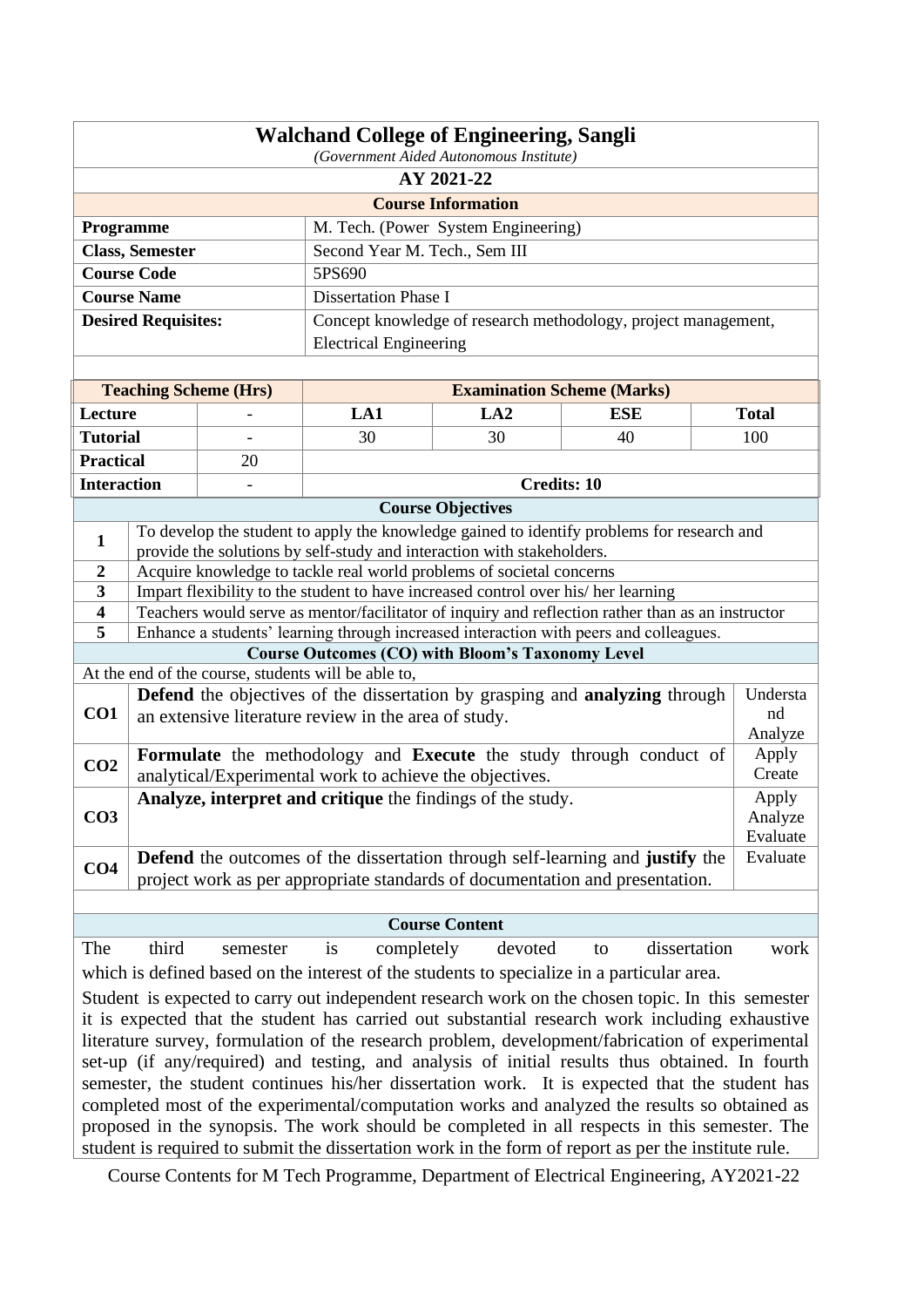|                           | <b>Text Books</b>                                                                                                                                                          |                                                    |                  |                     |                     |                                       |                                                                                     |  |                                                                                                                                                                                                              |  |                |
|---------------------------|----------------------------------------------------------------------------------------------------------------------------------------------------------------------------|----------------------------------------------------|------------------|---------------------|---------------------|---------------------------------------|-------------------------------------------------------------------------------------|--|--------------------------------------------------------------------------------------------------------------------------------------------------------------------------------------------------------------|--|----------------|
| 1                         |                                                                                                                                                                            | As per the research topic                          |                  |                     |                     |                                       |                                                                                     |  |                                                                                                                                                                                                              |  |                |
| <b>References</b>         |                                                                                                                                                                            |                                                    |                  |                     |                     |                                       |                                                                                     |  |                                                                                                                                                                                                              |  |                |
| 1                         | National and International Journals                                                                                                                                        |                                                    |                  |                     |                     |                                       |                                                                                     |  |                                                                                                                                                                                                              |  |                |
|                           |                                                                                                                                                                            |                                                    |                  |                     |                     |                                       |                                                                                     |  |                                                                                                                                                                                                              |  |                |
|                           |                                                                                                                                                                            |                                                    |                  |                     | <b>Useful Links</b> |                                       |                                                                                     |  |                                                                                                                                                                                                              |  |                |
| 1<br><b>CO-PO Mapping</b> |                                                                                                                                                                            |                                                    |                  |                     |                     |                                       |                                                                                     |  |                                                                                                                                                                                                              |  |                |
|                           |                                                                                                                                                                            |                                                    |                  |                     |                     |                                       | <b>Programme Outcomes (PO)</b>                                                      |  |                                                                                                                                                                                                              |  |                |
|                           |                                                                                                                                                                            | 1                                                  | $\boldsymbol{2}$ |                     | 3                   |                                       | $\overline{\mathbf{4}}$                                                             |  | 5                                                                                                                                                                                                            |  | 6              |
| CO <sub>1</sub>           |                                                                                                                                                                            | 3                                                  | $\overline{2}$   |                     |                     |                                       |                                                                                     |  | $\overline{2}$                                                                                                                                                                                               |  |                |
| CO <sub>2</sub>           |                                                                                                                                                                            | $\overline{2}$                                     |                  |                     | 3                   |                                       | 3                                                                                   |  |                                                                                                                                                                                                              |  |                |
| CO <sub>3</sub>           |                                                                                                                                                                            |                                                    |                  |                     |                     |                                       | $\overline{2}$                                                                      |  | $\mathbf{1}$                                                                                                                                                                                                 |  | $\overline{2}$ |
| CO <sub>4</sub>           |                                                                                                                                                                            |                                                    | 3                |                     |                     |                                       |                                                                                     |  | $\overline{2}$                                                                                                                                                                                               |  | $\overline{2}$ |
|                           |                                                                                                                                                                            | Each CO of the course must map to at least one PO. |                  |                     |                     |                                       | The strength of mapping is to be written as 1,2,3; Where, 1:Low, 2:Medium, 3:High   |  |                                                                                                                                                                                                              |  |                |
|                           |                                                                                                                                                                            |                                                    |                  |                     | <b>Assessment</b>   |                                       |                                                                                     |  |                                                                                                                                                                                                              |  |                |
|                           | There are three components of lab assessment, LA1, LA2 and Lab ESE.<br>IMP: Lab ESE is a separate head of passing. LA1, LA2 together is treated as In-Semester Evaluation. |                                                    |                  |                     |                     |                                       |                                                                                     |  |                                                                                                                                                                                                              |  |                |
| <b>Assessment</b>         |                                                                                                                                                                            | <b>Based on</b>                                    |                  | <b>Conducted by</b> |                     |                                       |                                                                                     |  | <b>Typical Schedule (for 26-week Sem)</b>                                                                                                                                                                    |  | <b>Marks</b>   |
| LA1                       |                                                                                                                                                                            | Lab activities,                                    |                  | Lab Course          |                     |                                       | During Week 1 to Week 6                                                             |  |                                                                                                                                                                                                              |  | 30             |
|                           |                                                                                                                                                                            | attendance, journal                                |                  | Faculty             |                     | Marks Submission at the end of Week 6 |                                                                                     |  |                                                                                                                                                                                                              |  |                |
| LA <sub>2</sub>           |                                                                                                                                                                            | Lab activities,                                    |                  | Lab Course          |                     |                                       | During Week 7 to Week 12                                                            |  |                                                                                                                                                                                                              |  | 30             |
|                           |                                                                                                                                                                            | attendance, journal                                |                  | Faculty             |                     |                                       |                                                                                     |  | Marks Submission at the end of Week 12                                                                                                                                                                       |  |                |
| Lab ESE                   |                                                                                                                                                                            | Lab activities,                                    |                  | Lab Course          |                     |                                       | During Week 15 to Week 18                                                           |  |                                                                                                                                                                                                              |  | 40             |
|                           |                                                                                                                                                                            | attendance, journal                                |                  | Faculty             |                     |                                       |                                                                                     |  | Marks Submission at the end of Week 18                                                                                                                                                                       |  |                |
|                           |                                                                                                                                                                            |                                                    |                  |                     |                     |                                       |                                                                                     |  | Week 1 indicates starting week of a semester. The typical schedule of lab assessments is shown,<br>considering a 26-week semester. The actual schedule shall be as per academic calendar. Lab activities/Lab |  |                |
|                           |                                                                                                                                                                            |                                                    |                  |                     |                     |                                       |                                                                                     |  | performance shall include performing experiments, mini-project, presentations, drawings, programming                                                                                                         |  |                |
|                           |                                                                                                                                                                            |                                                    |                  |                     |                     |                                       | and other suitable activities, as per the nature and requirement of the lab course. |  |                                                                                                                                                                                                              |  |                |
|                           |                                                                                                                                                                            |                                                    |                  |                     |                     |                                       |                                                                                     |  | <b>Assessment Plan based on Bloom's Taxonomy Level (Marks) (For lab Courses)</b>                                                                                                                             |  |                |
|                           |                                                                                                                                                                            | <b>Bloom's Taxonomy Level</b>                      |                  |                     | LA1                 |                                       | LA2                                                                                 |  | Lab ESE                                                                                                                                                                                                      |  | <b>Total</b>   |
|                           |                                                                                                                                                                            | Remember                                           |                  |                     |                     |                                       |                                                                                     |  |                                                                                                                                                                                                              |  |                |
|                           |                                                                                                                                                                            |                                                    |                  |                     |                     |                                       |                                                                                     |  |                                                                                                                                                                                                              |  |                |
| Understand                |                                                                                                                                                                            |                                                    | $\overline{5}$   |                     | 5                   |                                       |                                                                                     |  | 10                                                                                                                                                                                                           |  |                |
| Apply                     |                                                                                                                                                                            |                                                    | 5                |                     | 5                   |                                       |                                                                                     |  | 10                                                                                                                                                                                                           |  |                |
| Analyze                   |                                                                                                                                                                            |                                                    | $5\overline{)}$  |                     | 5                   |                                       | 10                                                                                  |  | 20                                                                                                                                                                                                           |  |                |
|                           |                                                                                                                                                                            | Evaluate                                           |                  |                     | 5                   |                                       | 5                                                                                   |  | 10                                                                                                                                                                                                           |  | 20             |
|                           |                                                                                                                                                                            | Create                                             |                  |                     | 10                  |                                       | 10                                                                                  |  | 20                                                                                                                                                                                                           |  | 40             |
|                           |                                                                                                                                                                            | <b>Total Marks</b>                                 |                  |                     | 30                  |                                       | 30                                                                                  |  | 40                                                                                                                                                                                                           |  | <b>100</b>     |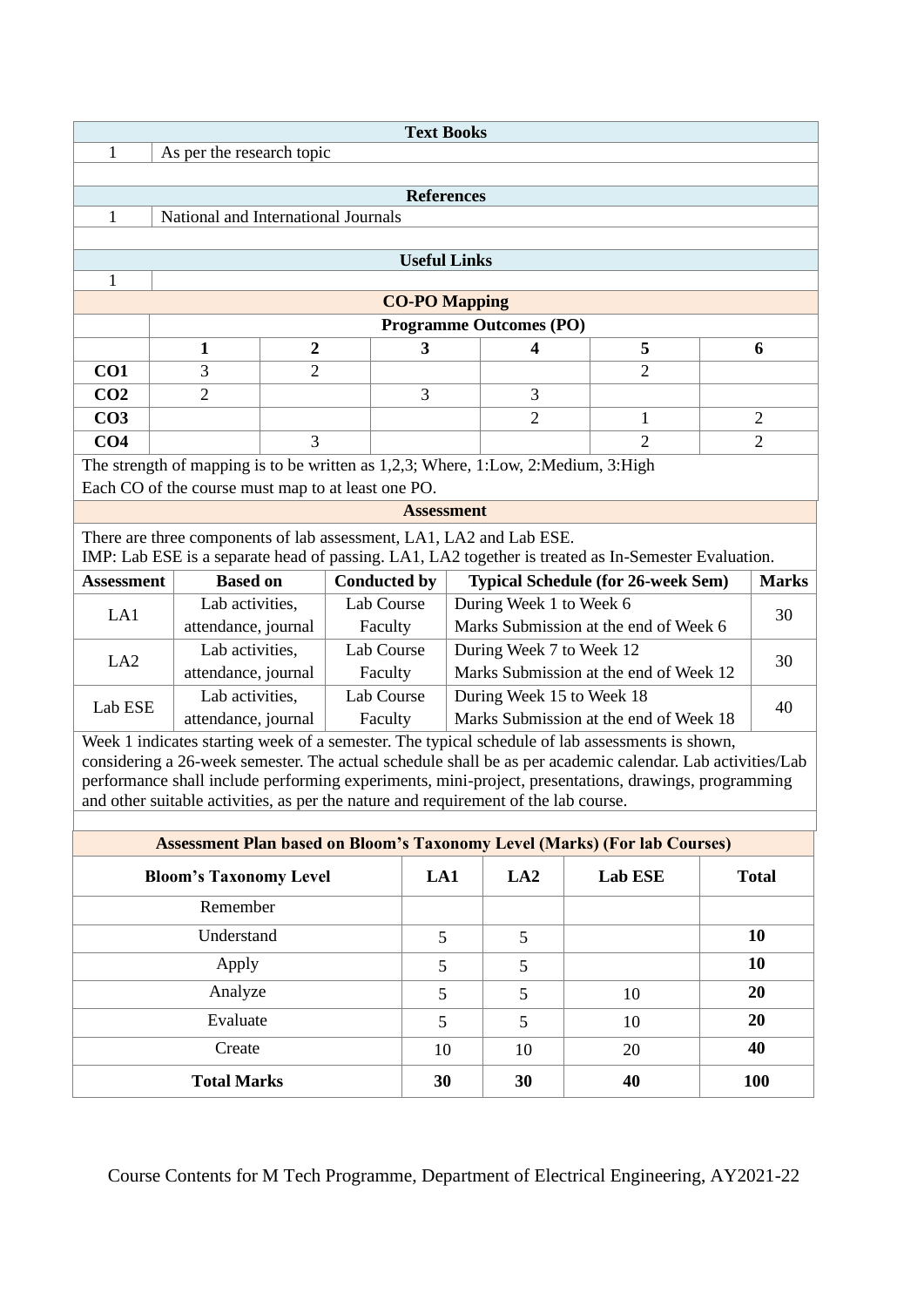| <b>Walchand College of Engineering, Sangli</b> |                                         |  |  |  |  |
|------------------------------------------------|-----------------------------------------|--|--|--|--|
|                                                | (Government Aided Autonomous Institute) |  |  |  |  |
| AY 2021-22                                     |                                         |  |  |  |  |
| <b>Course Information</b>                      |                                         |  |  |  |  |
| <b>Programme</b>                               | M. Tech. (Power System Engineering)     |  |  |  |  |
| <b>Class, Semester</b>                         | Second Year M. Tech., Sem III           |  |  |  |  |
| <b>Course Code</b>                             | 5PS602                                  |  |  |  |  |
| <b>Course Name</b>                             | <b>Industry Orientation Course</b>      |  |  |  |  |
| <b>Desired</b>                                 |                                         |  |  |  |  |
| <b>Requisites:</b>                             |                                         |  |  |  |  |
|                                                |                                         |  |  |  |  |

| <b>Teaching Scheme (Hrs)</b>                        |                                                                          |                                                                        | <b>Examination Scheme (Marks)</b>                       |                   |              |     |  |
|-----------------------------------------------------|--------------------------------------------------------------------------|------------------------------------------------------------------------|---------------------------------------------------------|-------------------|--------------|-----|--|
| LA1<br>LA2<br><b>ESE</b><br>Lecture                 |                                                                          |                                                                        |                                                         |                   | <b>Total</b> |     |  |
| <b>Tutorial</b>                                     |                                                                          |                                                                        | 30                                                      | 30                | 40           | 100 |  |
| <b>Practical</b>                                    |                                                                          |                                                                        |                                                         |                   |              |     |  |
| <b>Interaction</b>                                  | 1                                                                        |                                                                        |                                                         | <b>Credits: 1</b> |              |     |  |
| <b>Course Objectives</b>                            |                                                                          |                                                                        |                                                         |                   |              |     |  |
| 1                                                   |                                                                          | To provide a hands on experience of software in solving complex        |                                                         |                   |              |     |  |
| electrical engineering problems.                    |                                                                          |                                                                        |                                                         |                   |              |     |  |
| $\overline{2}$                                      | To enhance the employability of electrical control engineering student.  |                                                                        |                                                         |                   |              |     |  |
|                                                     |                                                                          |                                                                        | <b>Course Outcomes (CO) with Bloom's Taxonomy Level</b> |                   |              |     |  |
| At the end of the course, students will be able to, |                                                                          |                                                                        |                                                         |                   |              |     |  |
| CO <sub>1</sub>                                     |                                                                          | Evaluate<br>Use of the software related to design of electrical system |                                                         |                   |              |     |  |
|                                                     | effectively.                                                             |                                                                        |                                                         |                   |              |     |  |
| CO <sub>2</sub>                                     | <b>Develop</b> the solution for electrical engineering problem<br>Create |                                                                        |                                                         |                   |              |     |  |
|                                                     | using software.                                                          |                                                                        |                                                         |                   |              |     |  |
| CO <sub>3</sub>                                     | <b>Explain</b> the working of research and development<br>Understand     |                                                                        |                                                         |                   |              |     |  |
|                                                     | department.                                                              |                                                                        |                                                         |                   |              |     |  |

# **Course Content**

This course is based on computers as a tool to design and analyse the electrical system. In the modern day work environment, Electrical Engineer should be able to simulate and solve complex problems on computers. Electrical Engineer must be highly computer literate. The engineer with strong fundamentals in Control Engineering and computer software proficiency is highly in demand from industry. Employability of the student can be enhanced by providing software training of Analysis and simulation software in electrical engineering.

| <b>Text Books</b>   |                                                           |  |  |  |  |  |
|---------------------|-----------------------------------------------------------|--|--|--|--|--|
|                     | Suitable books based on the software selected.            |  |  |  |  |  |
| <b>References</b>   |                                                           |  |  |  |  |  |
|                     | Suitable books based on the contents of software selected |  |  |  |  |  |
|                     |                                                           |  |  |  |  |  |
| <b>Useful Links</b> |                                                           |  |  |  |  |  |
|                     | As per the need of the software training                  |  |  |  |  |  |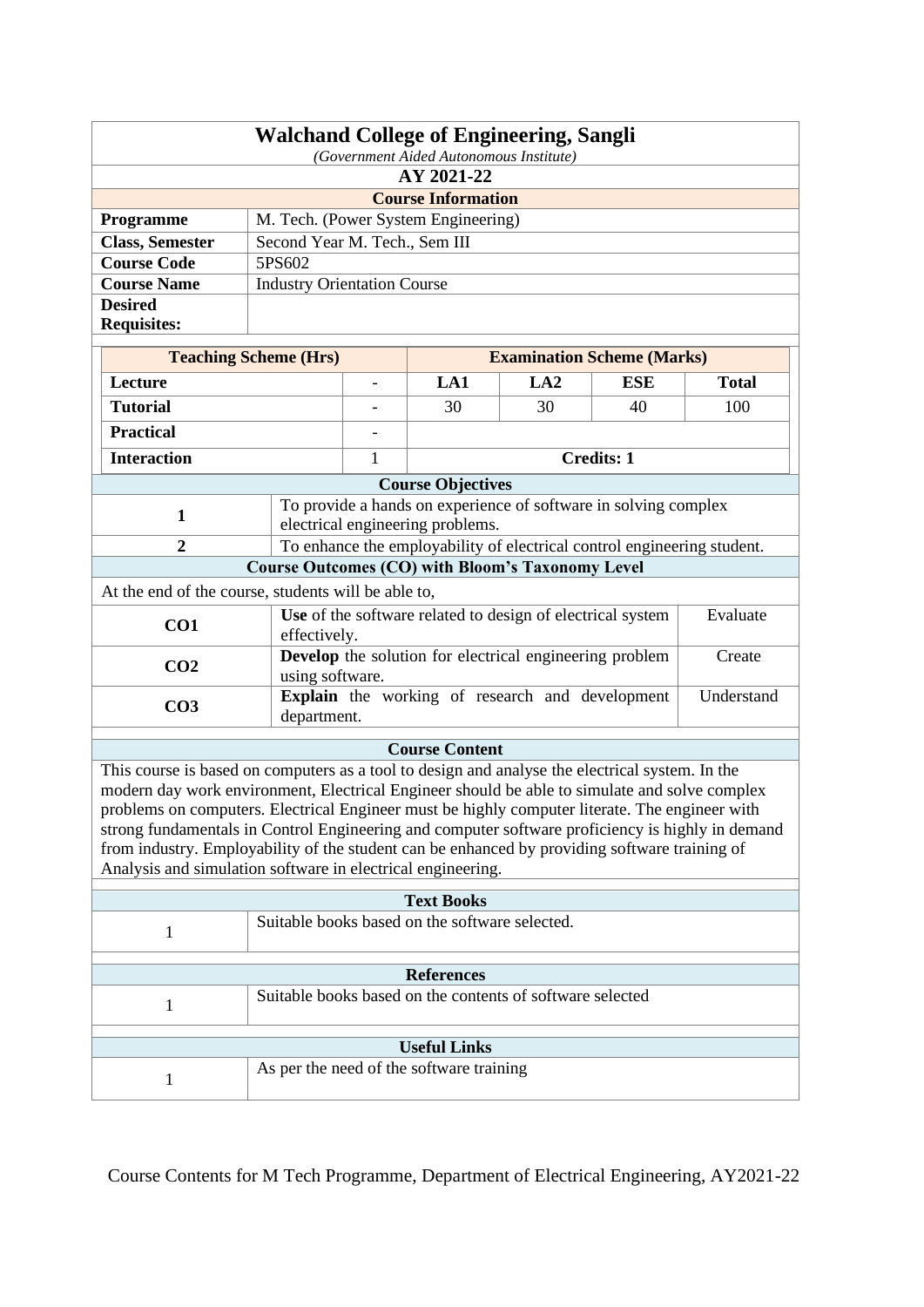| <b>CO-PO Mapping</b>                                                              |  |                                |  |  |  |  |  |  |  |
|-----------------------------------------------------------------------------------|--|--------------------------------|--|--|--|--|--|--|--|
|                                                                                   |  | <b>Programme Outcomes (PO)</b> |  |  |  |  |  |  |  |
|                                                                                   |  |                                |  |  |  |  |  |  |  |
| CO <sub>1</sub>                                                                   |  |                                |  |  |  |  |  |  |  |
| CO <sub>2</sub>                                                                   |  |                                |  |  |  |  |  |  |  |
| CO <sub>3</sub>                                                                   |  |                                |  |  |  |  |  |  |  |
| The strength of mapping is to be written as 1,2,3; Where, 1:Low, 2:Medium, 3:High |  |                                |  |  |  |  |  |  |  |

Each CO of the course must map to at least one PO.

#### **Assessment**

There are three components of lab assessment, LA1, LA2 and Lab ESE. IMP: Lab ESE is a separate head of passing. LA1, LA2 together is treated as In-Semester Evaluation.

| <b>Assessment</b> | <b>Based on</b>                        | <b>Conducted by</b>   | <b>Typical Schedule (for 26-</b><br>week Sem)                          | <b>Marks</b> |
|-------------------|----------------------------------------|-----------------------|------------------------------------------------------------------------|--------------|
| LA1               | Lab activities,<br>attendance, journal | Lab Course<br>Faculty | During Week 1 to Week 6<br>Marks Submission at the end<br>of Week 6    | 30           |
| LA <sub>2</sub>   | Lab activities,<br>attendance, journal | Lab Course<br>Faculty | During Week 7 to Week 12<br>Marks Submission at the end<br>of Week 12  | 30           |
| Lab ESE           | Lab activities,<br>attendance, journal | Lab Course<br>Faculty | During Week 15 to Week 18<br>Marks Submission at the end<br>of Week 18 | 40           |
|                   |                                        |                       |                                                                        |              |

Week 1 indicates starting week of a semester. The typical schedule of lab assessments is shown, considering a 26-week semester. The actual schedule shall be as per academic calendar. Lab activities/Lab performance shall include performing experiments, mini-project, presentations, drawings, programming and other suitable activities, as per the nature and requirement of the lab course. The experimental lab shall have typically 8-10 experiments.

| <b>Assessment Plan based on Bloom's Taxonomy Level (Marks) (For lab Courses)</b> |     |     |                   |              |  |  |  |  |
|----------------------------------------------------------------------------------|-----|-----|-------------------|--------------|--|--|--|--|
| <b>Bloom's Taxonomy Level</b>                                                    | LA1 | LA2 | Lab<br><b>ESE</b> | <b>Total</b> |  |  |  |  |
| Remember                                                                         |     |     |                   |              |  |  |  |  |
| Understand                                                                       | 10  | 10  | 10                | 30           |  |  |  |  |
| Apply                                                                            |     |     |                   |              |  |  |  |  |
| Analyze                                                                          |     |     |                   |              |  |  |  |  |
| Evaluate                                                                         | 10  | 10  | 15                | 35           |  |  |  |  |
| Create                                                                           | 10  | 10  | 15                | 35           |  |  |  |  |
| <b>Total Marks</b>                                                               | 30  | 30  | 40                | 100          |  |  |  |  |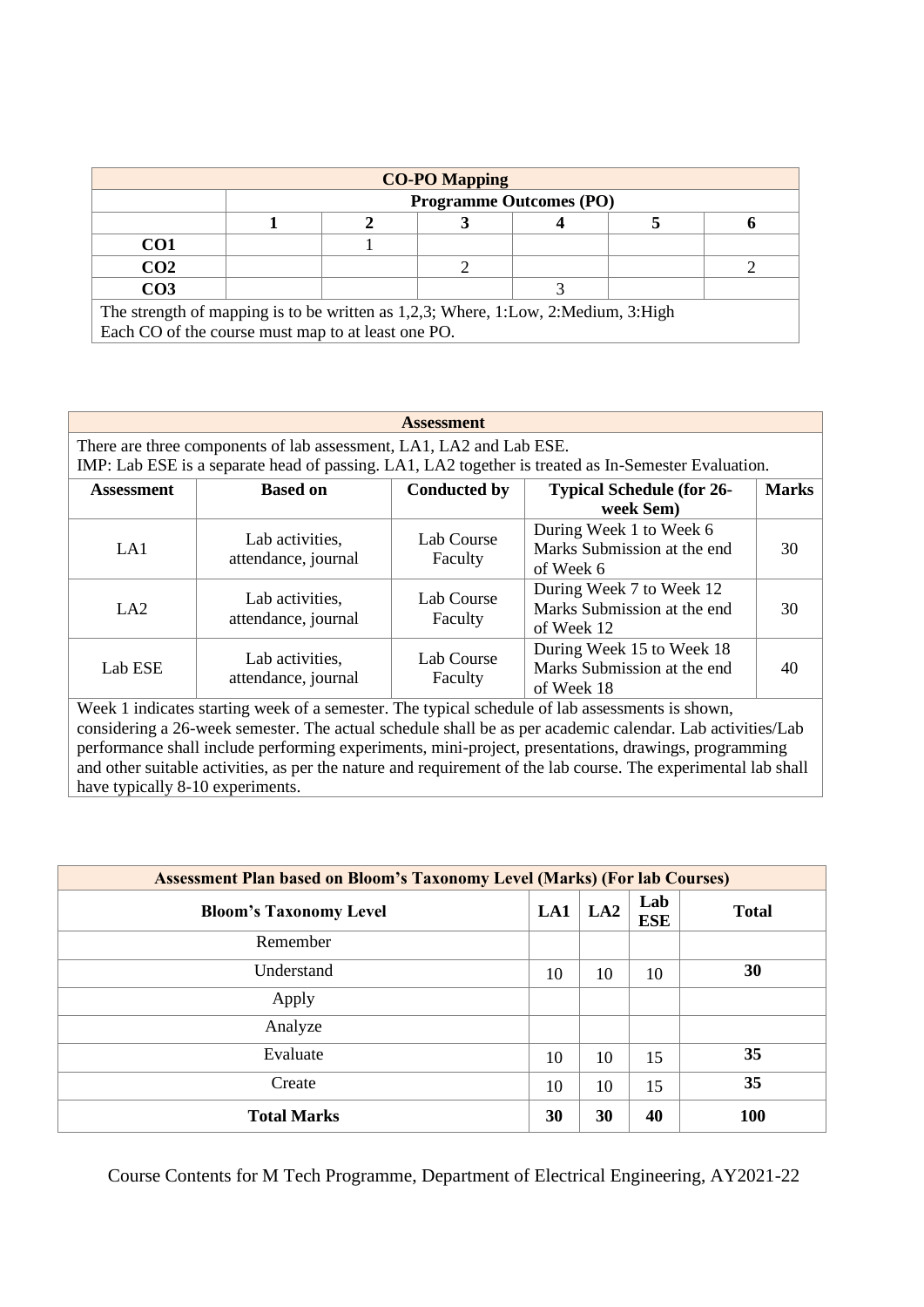| <b>Walchand College of Engineering, Sangli</b> |             |                                                                                                                                                                                                                                                       |                                                                                                                                                                                                                                                                                                                                   |                                   |                   |              |  |
|------------------------------------------------|-------------|-------------------------------------------------------------------------------------------------------------------------------------------------------------------------------------------------------------------------------------------------------|-----------------------------------------------------------------------------------------------------------------------------------------------------------------------------------------------------------------------------------------------------------------------------------------------------------------------------------|-----------------------------------|-------------------|--------------|--|
|                                                |             |                                                                                                                                                                                                                                                       | (Government Aided Autonomous Institute)                                                                                                                                                                                                                                                                                           |                                   |                   |              |  |
|                                                |             |                                                                                                                                                                                                                                                       | AY 2021-22                                                                                                                                                                                                                                                                                                                        |                                   |                   |              |  |
|                                                |             |                                                                                                                                                                                                                                                       | <b>Course Information</b>                                                                                                                                                                                                                                                                                                         |                                   |                   |              |  |
| Programme                                      |             |                                                                                                                                                                                                                                                       | M. Tech. (Power System Engineering)                                                                                                                                                                                                                                                                                               |                                   |                   |              |  |
| <b>Class, Semester</b>                         |             |                                                                                                                                                                                                                                                       | Second Year M. Tech., Sem III                                                                                                                                                                                                                                                                                                     |                                   |                   |              |  |
| <b>Course Code</b>                             |             |                                                                                                                                                                                                                                                       | 5PS611                                                                                                                                                                                                                                                                                                                            |                                   |                   |              |  |
| <b>Course Name</b>                             |             |                                                                                                                                                                                                                                                       | Professional Elective 5: Modern Power Electronics                                                                                                                                                                                                                                                                                 |                                   |                   |              |  |
| <b>Desired Requisites:</b>                     |             |                                                                                                                                                                                                                                                       | <b>Power Electronics</b>                                                                                                                                                                                                                                                                                                          |                                   |                   |              |  |
|                                                |             |                                                                                                                                                                                                                                                       |                                                                                                                                                                                                                                                                                                                                   |                                   |                   |              |  |
|                                                |             | <b>Teaching Scheme</b>                                                                                                                                                                                                                                |                                                                                                                                                                                                                                                                                                                                   | <b>Examination Scheme (Marks)</b> |                   |              |  |
| Lecture                                        |             | 2 Hrs/week                                                                                                                                                                                                                                            | <b>T1</b>                                                                                                                                                                                                                                                                                                                         | T2                                | <b>ESE</b>        | <b>Total</b> |  |
| <b>Tutorial</b>                                |             |                                                                                                                                                                                                                                                       | 20                                                                                                                                                                                                                                                                                                                                | 20                                | 60                | 100          |  |
| <b>Practical</b>                               |             |                                                                                                                                                                                                                                                       |                                                                                                                                                                                                                                                                                                                                   |                                   |                   |              |  |
| <b>Interaction</b>                             |             |                                                                                                                                                                                                                                                       |                                                                                                                                                                                                                                                                                                                                   |                                   | <b>Credits: 2</b> |              |  |
|                                                |             |                                                                                                                                                                                                                                                       |                                                                                                                                                                                                                                                                                                                                   |                                   |                   |              |  |
|                                                |             |                                                                                                                                                                                                                                                       | <b>Course Objectives</b>                                                                                                                                                                                                                                                                                                          |                                   |                   |              |  |
| $\mathbf{1}$                                   |             | It is aimed to impart skills of analysis for different types of advanced converters and shunt<br>active power filters.                                                                                                                                |                                                                                                                                                                                                                                                                                                                                   |                                   |                   |              |  |
| $\boldsymbol{2}$                               |             | Make the students acquainted with control strategies of different types of advanced                                                                                                                                                                   |                                                                                                                                                                                                                                                                                                                                   |                                   |                   |              |  |
|                                                |             | converters and shunt active power filters.                                                                                                                                                                                                            |                                                                                                                                                                                                                                                                                                                                   |                                   |                   |              |  |
| 3                                              |             | To make aware of research avenues in the field of power electronics.                                                                                                                                                                                  |                                                                                                                                                                                                                                                                                                                                   |                                   |                   |              |  |
|                                                |             | <b>Course Outcomes (CO) with Bloom's Taxonomy Level</b><br>At the end of the course, the students will be able to,                                                                                                                                    |                                                                                                                                                                                                                                                                                                                                   |                                   |                   |              |  |
|                                                |             |                                                                                                                                                                                                                                                       |                                                                                                                                                                                                                                                                                                                                   |                                   |                   | Apply        |  |
| CO1                                            | converters. |                                                                                                                                                                                                                                                       | Interpret configuration and working of various Power Electronic                                                                                                                                                                                                                                                                   |                                   |                   |              |  |
| CO <sub>2</sub>                                |             | Analyze various Power Electronic converters and systems.                                                                                                                                                                                              |                                                                                                                                                                                                                                                                                                                                   |                                   |                   | Analyze      |  |
|                                                |             | Evaluate various power electronic systems using power electronic                                                                                                                                                                                      |                                                                                                                                                                                                                                                                                                                                   |                                   |                   | Evaluate     |  |
| CO <sub>3</sub>                                | converters. |                                                                                                                                                                                                                                                       |                                                                                                                                                                                                                                                                                                                                   |                                   |                   |              |  |
|                                                |             |                                                                                                                                                                                                                                                       |                                                                                                                                                                                                                                                                                                                                   |                                   |                   |              |  |
| <b>Module</b>                                  |             |                                                                                                                                                                                                                                                       | <b>Module Contents</b>                                                                                                                                                                                                                                                                                                            |                                   |                   | <b>Hours</b> |  |
|                                                |             | <b>PWM</b> rectifiers                                                                                                                                                                                                                                 |                                                                                                                                                                                                                                                                                                                                   |                                   |                   |              |  |
| $\bf{I}$                                       |             | Advantages & disadvantages of three phase thyristor converter,<br>Single phase and three phase VSI PWM converters working,<br>types, Control of PWM rectifiers, analysis and application. Three<br>phase CSI PWM converter, control and applications. |                                                                                                                                                                                                                                                                                                                                   | 5                                 |                   |              |  |
| $\mathbf{I}$                                   |             | <b>Multilevel inverters</b><br>carrier PWM for MLI                                                                                                                                                                                                    | Three phase two level Voltage source inverter, various PWM<br>methods, Multilevel Voltage source inverter, Types: Diode<br>clamp multilevel inverter, flying capacitor multilevel inverter,<br>cascaded multilevel inverter, applications of multilevel inverters,<br>comparison of multilevel inverter. Control method: Multiple |                                   |                   | 5            |  |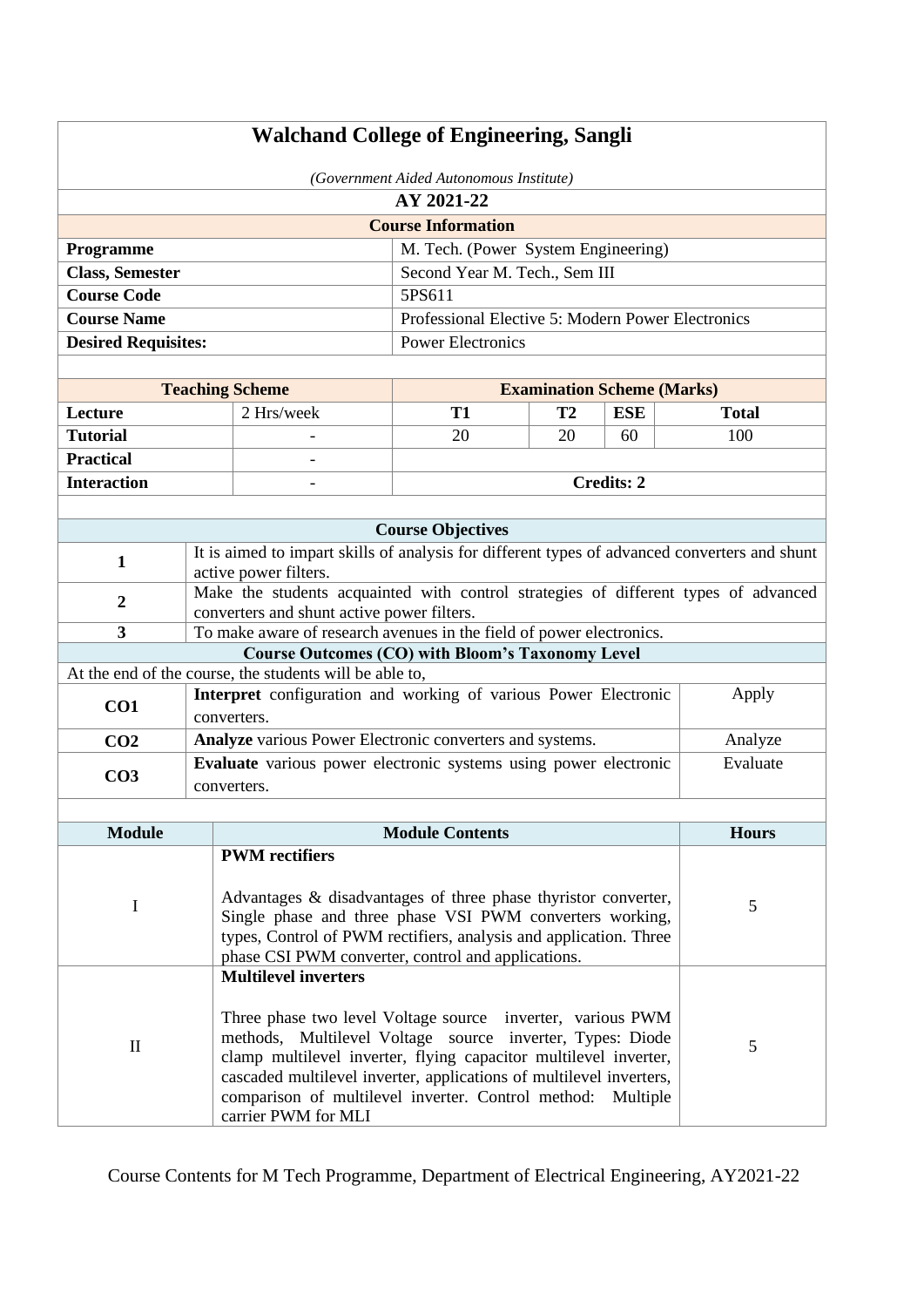|                | <b>Resonant pulse inverters</b>                                                                                                                                                                                                                                                                                                                                |                |
|----------------|----------------------------------------------------------------------------------------------------------------------------------------------------------------------------------------------------------------------------------------------------------------------------------------------------------------------------------------------------------------|----------------|
| III            | Series resonant inverter with unidirectional and bi-directional<br>switches, parallel resonant inverters, voltage control of resonant<br>inverters, zero current and zero voltage switching resonant<br>converters, two-quadrant ZVS resonant converters, resonant DC<br>link inverters and control technique.                                                 | 5              |
|                | <b>Photovoltaic Inverters</b>                                                                                                                                                                                                                                                                                                                                  |                |
| IV             | Photovoltaic Inverters structures derived from H bridge topology<br>such as H5 inverter, Heric inverter, REFU inverter, full bridge<br>inverter with DC bypass, inverter structures derived from NPC<br>topology such as neutral point clamped half bridge inverter,<br>conergy NPC inverter, three phase PV inverter.                                         | 5              |
|                | <b>Matrix Converters and Z source inverters</b>                                                                                                                                                                                                                                                                                                                |                |
| $\mathbf{V}$   | Topology, working and control methods of Matrix converters,<br>Various circuit topologies and control of Z source inverter,<br>Application of Z source in induction motor control.                                                                                                                                                                             | $\overline{4}$ |
|                | <b>Active power filters</b>                                                                                                                                                                                                                                                                                                                                    |                |
| VI             | Power Quality Issues due to power Electronics, Introduction to<br>active power filter, types of active power filters overall control of<br>shunt active power filter, control of shunt active filter based on<br>SRF theory.<br>Control of shunt active filter based on<br>instantaneous power theory. harmonic compensation & reactive<br>power compensation. | 4              |
|                | <b>Text Books</b>                                                                                                                                                                                                                                                                                                                                              |                |
| $\mathbf{1}$   | M. H. Rashid, "Power Electronics: circuits devices and applications", Pearson Education,<br>Third edition.                                                                                                                                                                                                                                                     |                |
|                | <b>References</b>                                                                                                                                                                                                                                                                                                                                              |                |
| $\mathbf{1}$   | B. K. Bose, "Modern Power Electronics and AC drives", PHIPL, New Delhi.                                                                                                                                                                                                                                                                                        |                |
| $\overline{2}$ | M. B. Patil, V. Ramayanan and V. T. Ranganathan, "Simulation of Power Electronics<br>circuits", Narosa publication.                                                                                                                                                                                                                                            |                |
| 3              | Remus Teodorescu, Marco Liserre and Pedro Rodrigues, "Grid- Converters for<br>Photovoltaic and Wind Power Converters", A john Wiley and sons Ltd., first edition 2011.                                                                                                                                                                                         |                |
| $\overline{4}$ | IEEE Transaction papers.                                                                                                                                                                                                                                                                                                                                       |                |
|                | <b>Useful Links</b>                                                                                                                                                                                                                                                                                                                                            |                |
| $\mathbf{1}$   | NPTEL lectures on Advanced Power Electronics                                                                                                                                                                                                                                                                                                                   |                |

| <b>CO-PO Mapping</b> |            |                                |                 |                 |                 |            |  |  |  |  |  |
|----------------------|------------|--------------------------------|-----------------|-----------------|-----------------|------------|--|--|--|--|--|
|                      |            | <b>Programme Outcomes (PO)</b> |                 |                 |                 |            |  |  |  |  |  |
|                      | <b>PO1</b> | <b>PO2</b>                     | PO <sub>3</sub> | PO <sub>4</sub> | PO <sub>5</sub> | <b>PO6</b> |  |  |  |  |  |
| CO <sub>1</sub>      |            |                                |                 |                 |                 |            |  |  |  |  |  |
| CO <sub>2</sub>      |            |                                |                 |                 |                 |            |  |  |  |  |  |
| CO <sub>3</sub>      |            |                                |                 |                 |                 |            |  |  |  |  |  |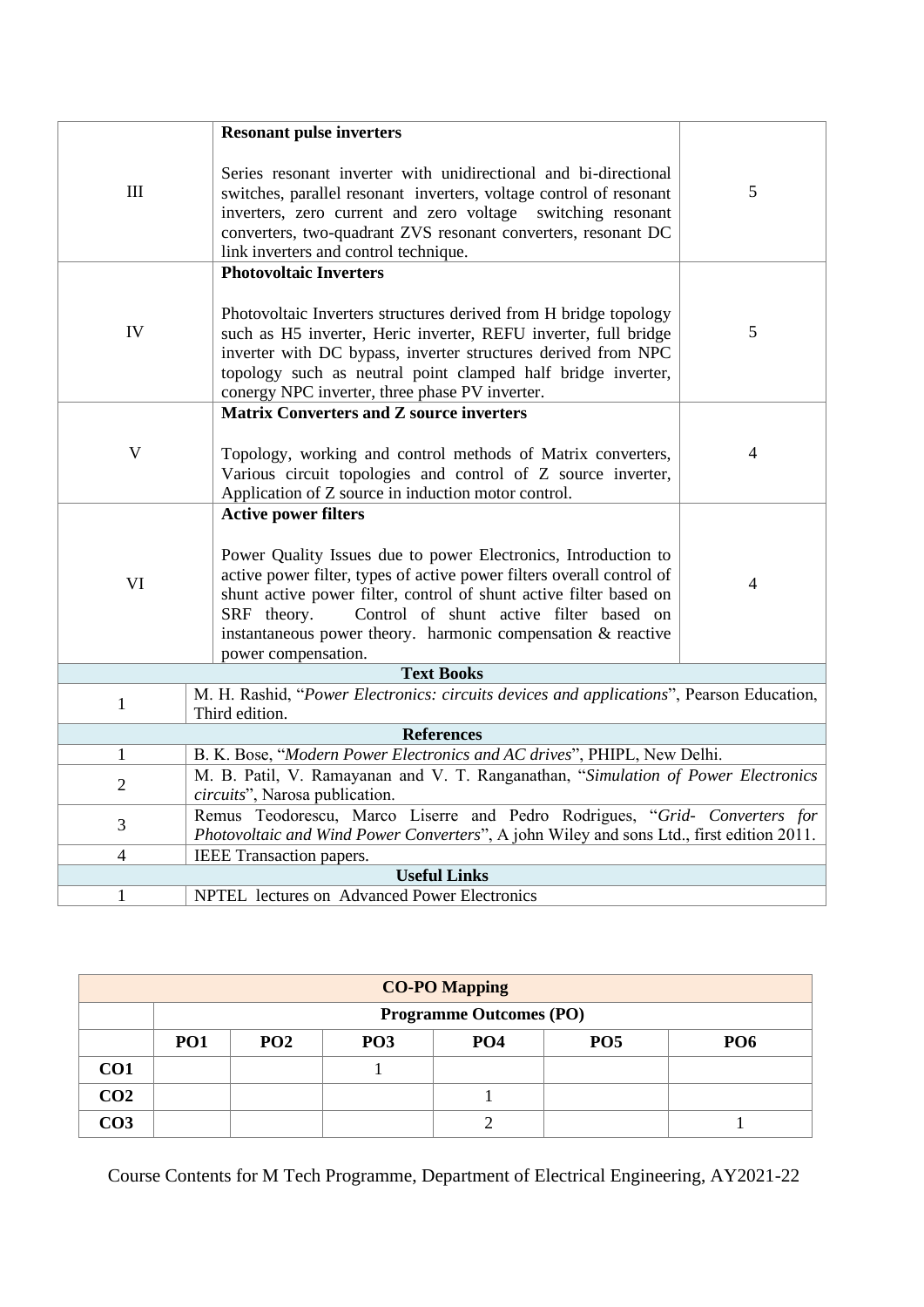The strength of mapping is to be written as 1,2,3; Where, 1:Low, 2:Medium, 3:High Each CO of the course must map to at least one PO.

## **Assessment (for Theory Course)**

The assessment is based on 2 in-semester examinations in the form of T1 (Test-1) and T2 (Test-2) of 20 marks each. Also there shall be 1 End-Sem examination (ESE) of 60 marks. T1 shall be typically on modules 1 and 2, T2 based typically on modules 3, 4 and ESE shall be on all modules with nearly 50% weightage on modules 1 to 4 and 50% weightage on modules 5, 6.

|                               | <b>Assessment Plan based on Bloom's Taxonomy Level (Marks) For Theory Course</b> |    |    |            |              |  |  |  |  |  |
|-------------------------------|----------------------------------------------------------------------------------|----|----|------------|--------------|--|--|--|--|--|
| <b>Bloom's Taxonomy Level</b> |                                                                                  | Т1 | T2 | <b>ESE</b> | <b>Total</b> |  |  |  |  |  |
|                               | Remember                                                                         |    |    |            |              |  |  |  |  |  |
|                               | Understand                                                                       |    |    |            |              |  |  |  |  |  |
| 3                             | Apply                                                                            |    | 10 | 20         | 30           |  |  |  |  |  |
|                               | Analyze                                                                          | 10 |    | 20         | 30           |  |  |  |  |  |
|                               | Evaluate                                                                         | 10 | 10 | 20         | 40           |  |  |  |  |  |
|                               | Create                                                                           |    |    |            |              |  |  |  |  |  |
|                               | <b>Total</b>                                                                     | 20 | 20 | 60         | 100          |  |  |  |  |  |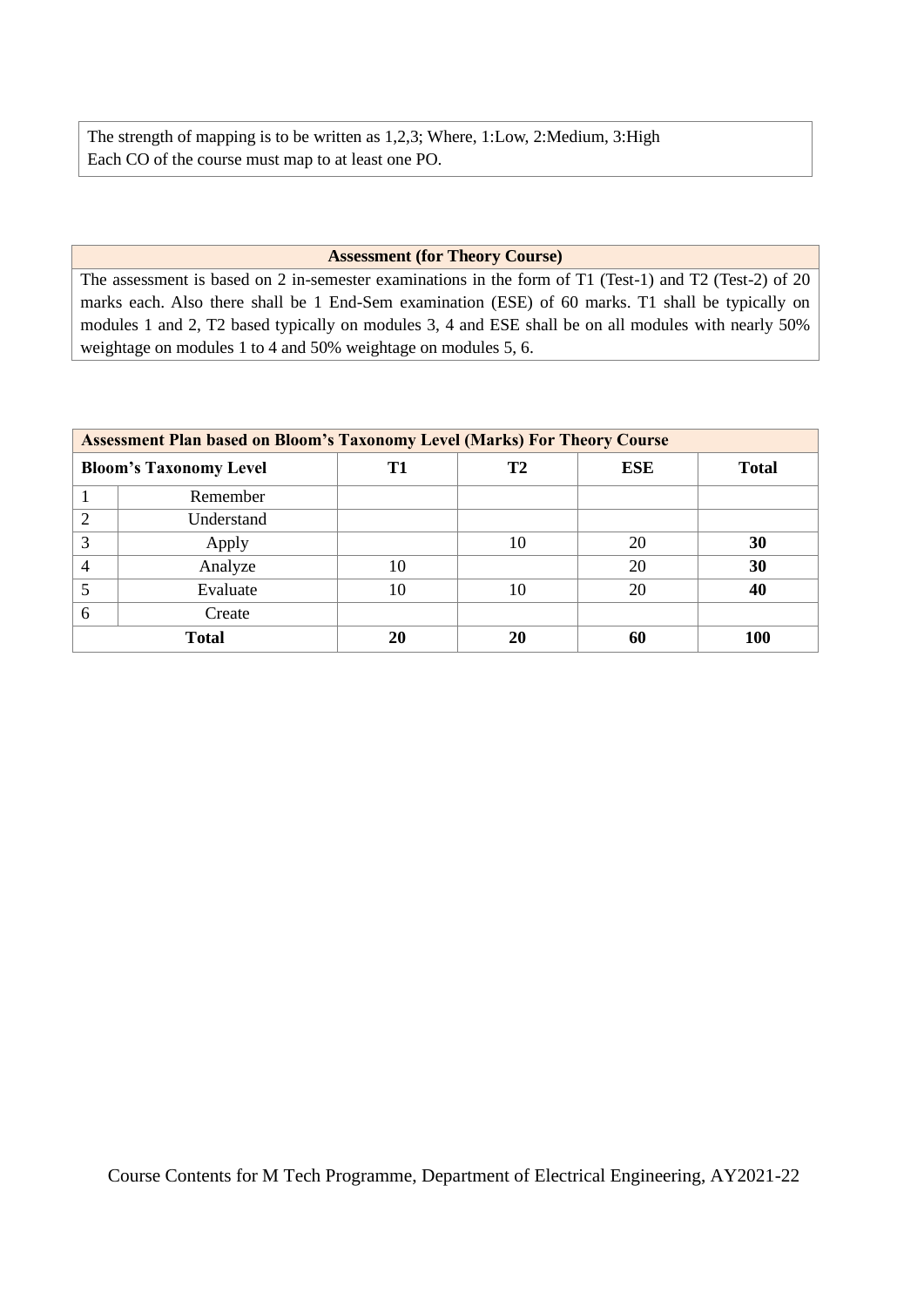| <b>Walchand College of Engineering, Sangli</b> |                           |                                   |                                                         |                                                                   |                                                                                                                                                                       |              |              |  |  |
|------------------------------------------------|---------------------------|-----------------------------------|---------------------------------------------------------|-------------------------------------------------------------------|-----------------------------------------------------------------------------------------------------------------------------------------------------------------------|--------------|--------------|--|--|
| (Government Aided Autonomous Institute)        |                           |                                   |                                                         |                                                                   |                                                                                                                                                                       |              |              |  |  |
| AY 2021-22                                     |                           |                                   |                                                         |                                                                   |                                                                                                                                                                       |              |              |  |  |
|                                                | <b>Course Information</b> |                                   |                                                         |                                                                   |                                                                                                                                                                       |              |              |  |  |
| Programme                                      |                           |                                   |                                                         | M. Tech. (Power System Engineering)                               |                                                                                                                                                                       |              |              |  |  |
| <b>Class, Semester</b>                         |                           |                                   |                                                         | Second Year M. Tech., Sem III                                     |                                                                                                                                                                       |              |              |  |  |
| <b>Course Code</b>                             |                           |                                   | 5PS612                                                  |                                                                   |                                                                                                                                                                       |              |              |  |  |
| <b>Course Name</b>                             |                           |                                   |                                                         | Professional Elective 5: HVDC Transmission                        |                                                                                                                                                                       |              |              |  |  |
| <b>Desired Requisites:</b>                     |                           |                                   |                                                         | Power Electronics, Power System Engineering                       |                                                                                                                                                                       |              |              |  |  |
|                                                |                           |                                   |                                                         |                                                                   |                                                                                                                                                                       |              |              |  |  |
|                                                |                           | <b>Teaching Scheme</b>            |                                                         |                                                                   | <b>Examination Scheme (Marks)</b>                                                                                                                                     |              |              |  |  |
| Lecture                                        |                           | 2 Hrs/week                        | <b>T1</b>                                               | T <sub>2</sub>                                                    | <b>ESE</b>                                                                                                                                                            | <b>Total</b> |              |  |  |
| <b>Tutorial</b>                                |                           |                                   | 20                                                      | 20                                                                | 60                                                                                                                                                                    | 100          |              |  |  |
| <b>Practical</b>                               |                           |                                   |                                                         |                                                                   |                                                                                                                                                                       |              |              |  |  |
| <b>Interaction</b>                             |                           |                                   |                                                         |                                                                   | <b>Credits: 2</b>                                                                                                                                                     |              |              |  |  |
|                                                |                           |                                   |                                                         |                                                                   |                                                                                                                                                                       |              |              |  |  |
|                                                |                           |                                   |                                                         | <b>Course Objectives</b>                                          |                                                                                                                                                                       |              |              |  |  |
| $\mathbf{1}$                                   | system.                   |                                   |                                                         |                                                                   | It is aimed to provide detailed knowledge of controlled converters for HVDC transmission                                                                              |              |              |  |  |
| $\boldsymbol{2}$                               |                           |                                   |                                                         |                                                                   | It demonstrates use of different control and protection methods in HVDC transmission system.                                                                          |              |              |  |  |
| 3                                              |                           |                                   |                                                         | It provides recent trends in HVDC transmission system.            |                                                                                                                                                                       |              |              |  |  |
|                                                |                           |                                   | At the end of the course, the students will be able to, |                                                                   | <b>Course Outcomes (CO) with Bloom's Taxonomy Level</b>                                                                                                               |              |              |  |  |
|                                                |                           |                                   |                                                         |                                                                   | Investigate appropriate control and protection schemes for HVDC transmission                                                                                          |              | Apply        |  |  |
| CO1                                            | system.                   |                                   |                                                         |                                                                   |                                                                                                                                                                       |              |              |  |  |
| CO <sub>2</sub>                                |                           |                                   |                                                         | Interpret performance of converter for HVDC transmission systems. |                                                                                                                                                                       |              | Analyse      |  |  |
| CO <sub>3</sub>                                |                           |                                   |                                                         | Appraise recent trends in HVDC transmission systems.              |                                                                                                                                                                       |              | Evaluate     |  |  |
|                                                |                           |                                   |                                                         |                                                                   |                                                                                                                                                                       |              |              |  |  |
| <b>Module</b>                                  |                           |                                   |                                                         | <b>Module Contents</b>                                            |                                                                                                                                                                       |              | <b>Hours</b> |  |  |
|                                                |                           |                                   |                                                         | <b>Introduction to HVDC Transmission Technology</b>               |                                                                                                                                                                       |              |              |  |  |
| $\mathbf I$                                    |                           |                                   |                                                         |                                                                   | Comparison of EHVAC and HVDC Transmission, types of HVDC transmission                                                                                                 |              | 6            |  |  |
|                                                |                           |                                   |                                                         | systems, components of HVDC transmission system                   |                                                                                                                                                                       |              |              |  |  |
|                                                |                           | <b>Analysis of HVDC converter</b> |                                                         |                                                                   |                                                                                                                                                                       |              |              |  |  |
|                                                |                           |                                   |                                                         |                                                                   |                                                                                                                                                                       |              |              |  |  |
| $\mathbf{I}$                                   |                           |                                   |                                                         |                                                                   | Different modes of valve operation, o/p voltage waveforms and D C voltage in<br>rectification, and inverter operation, valve voltages, equivalent electrical circuit, |              | 6            |  |  |
|                                                |                           | converter charts.                 |                                                         |                                                                   |                                                                                                                                                                       |              |              |  |  |
| <b>HVDCTS</b> control features                 |                           |                                   |                                                         |                                                                   |                                                                                                                                                                       |              |              |  |  |
| III                                            |                           |                                   |                                                         |                                                                   |                                                                                                                                                                       |              | 6            |  |  |
|                                                |                           |                                   |                                                         |                                                                   | Control modes, control schemes and their comparisons, energization and de-                                                                                            |              |              |  |  |
|                                                |                           | <b>Faults and over-voltages</b>   |                                                         | energization of bridges, starting and stopping of D C link.       |                                                                                                                                                                       |              |              |  |  |
|                                                |                           |                                   |                                                         |                                                                   |                                                                                                                                                                       |              |              |  |  |
| IV                                             |                           |                                   |                                                         |                                                                   | Converter mal-operations, commutation failure, over-voltages in HVDCTS,                                                                                               |              | 6            |  |  |
|                                                |                           |                                   |                                                         | protection of converters, D C reactor and damper circuits.        |                                                                                                                                                                       |              |              |  |  |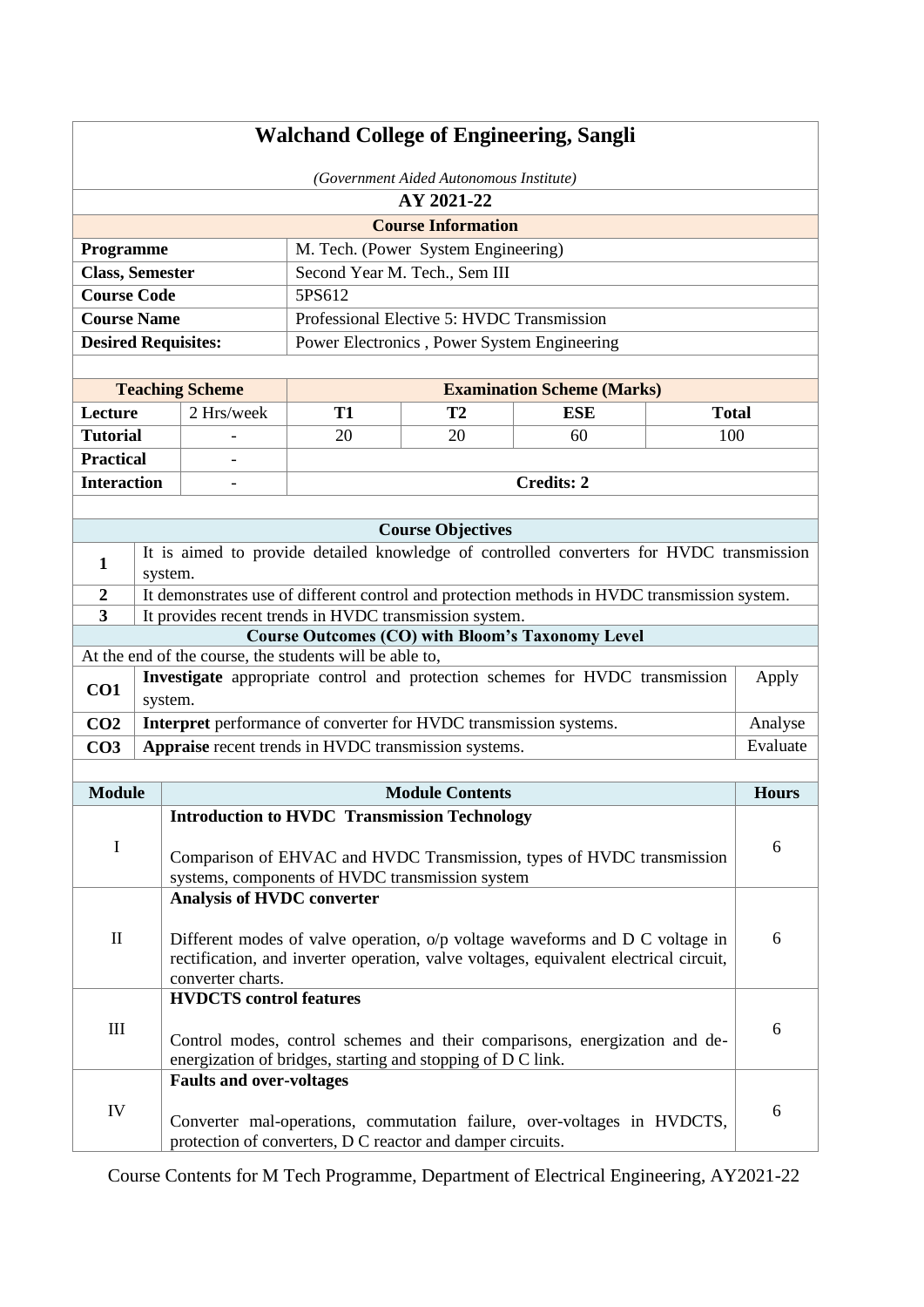|                             | Harmonics and their suppression in HVDCTS                                                          |   |  |  |  |
|-----------------------------|----------------------------------------------------------------------------------------------------|---|--|--|--|
| $\mathbf V$                 | Harmonic analysis, filter design, minimum cost tuned A C filters, reactive power<br>requirements.  |   |  |  |  |
|                             | <b>Multi terminal HVDCTS</b>                                                                       |   |  |  |  |
| VI                          | Series and parallel MTDCTS, their control, introduction to HVDC light, recent<br>trends in HVDCTS. | 6 |  |  |  |
|                             | <b>Text Books</b>                                                                                  |   |  |  |  |
|                             | E.W. Kimbark, "Direct Current Transmission", Win publisher.                                        |   |  |  |  |
| $\overline{2}$              | K.R. Padiyar, "H.V.D.C. Power Transmission", Wiley Eastern New Delhi.                              |   |  |  |  |
|                             | <b>References</b>                                                                                  |   |  |  |  |
|                             | J. Arrillaga, "H.V.D.C. Transmission", Peter limited.                                              |   |  |  |  |
| $\mathcal{D}_{\mathcal{L}}$ | S.Rao, "E.H.V.A.C. & H.V.D.C. Transmission", Khanna Publishers.                                    |   |  |  |  |
|                             | <b>Useful Links</b>                                                                                |   |  |  |  |
|                             |                                                                                                    |   |  |  |  |

|                 | <b>CO-PO Mapping</b>                                                                                                                    |                 |            |                                |            |            |  |  |  |  |  |
|-----------------|-----------------------------------------------------------------------------------------------------------------------------------------|-----------------|------------|--------------------------------|------------|------------|--|--|--|--|--|
|                 |                                                                                                                                         |                 |            | <b>Programme Outcomes (PO)</b> |            |            |  |  |  |  |  |
|                 | PO <sub>1</sub>                                                                                                                         | PO <sub>2</sub> | <b>PO3</b> | <b>PO4</b>                     | <b>PO5</b> | <b>PO6</b> |  |  |  |  |  |
| CO <sub>1</sub> |                                                                                                                                         |                 |            | 3                              |            |            |  |  |  |  |  |
| CO <sub>2</sub> |                                                                                                                                         |                 | 3          |                                |            |            |  |  |  |  |  |
| CO <sub>3</sub> |                                                                                                                                         |                 |            |                                |            |            |  |  |  |  |  |
|                 | The strength of mapping is to be written as 1,2,3; Where, 1:Low, 2:Medium, 3:High<br>Each CO of the course must map to at least one PO. |                 |            |                                |            |            |  |  |  |  |  |

# **Assessment (for Theory Course)**

The assessment is based on 2 in-semester examinations in the form of T1 (Test-1) and T2 (Test-2) of 20 marks each. Also there shall be 1 End-Sem examination (ESE) of 60 marks. T1 shall be typically on modules 1 and 2, T2 based typically on modules 3, 4 and ESE shall be on all modules with nearly 50% weightage on modules 1 to 4 and 50% weightage on modules 5, 6.

| <b>Assessment Plan based on Bloom's Taxonomy Level (Marks) For Theory Course</b> |  |    |     |              |  |  |  |  |  |
|----------------------------------------------------------------------------------|--|----|-----|--------------|--|--|--|--|--|
| <b>Bloom's Taxonomy Level</b>                                                    |  | Т2 | ESE | <b>Total</b> |  |  |  |  |  |
| Remember                                                                         |  |    |     |              |  |  |  |  |  |
| Understand                                                                       |  |    |     |              |  |  |  |  |  |
| Apply                                                                            |  |    | 20  |              |  |  |  |  |  |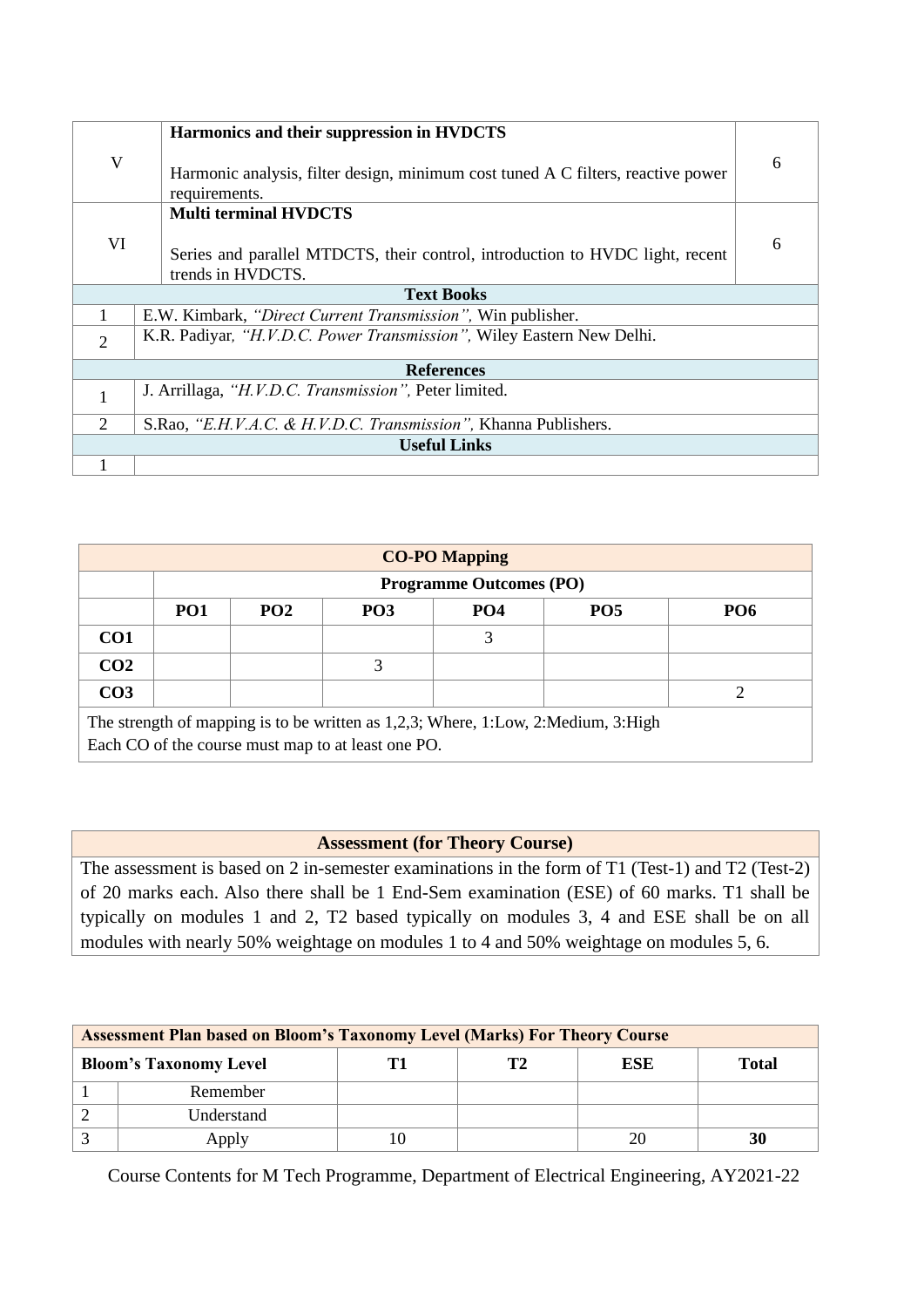| Analyze      | ιv |                 | 20 | 30  |
|--------------|----|-----------------|----|-----|
| Evaluate     |    |                 | 20 | 40  |
| Create       |    |                 |    |     |
| <b>Total</b> | 20 | $\overline{20}$ | 60 | 100 |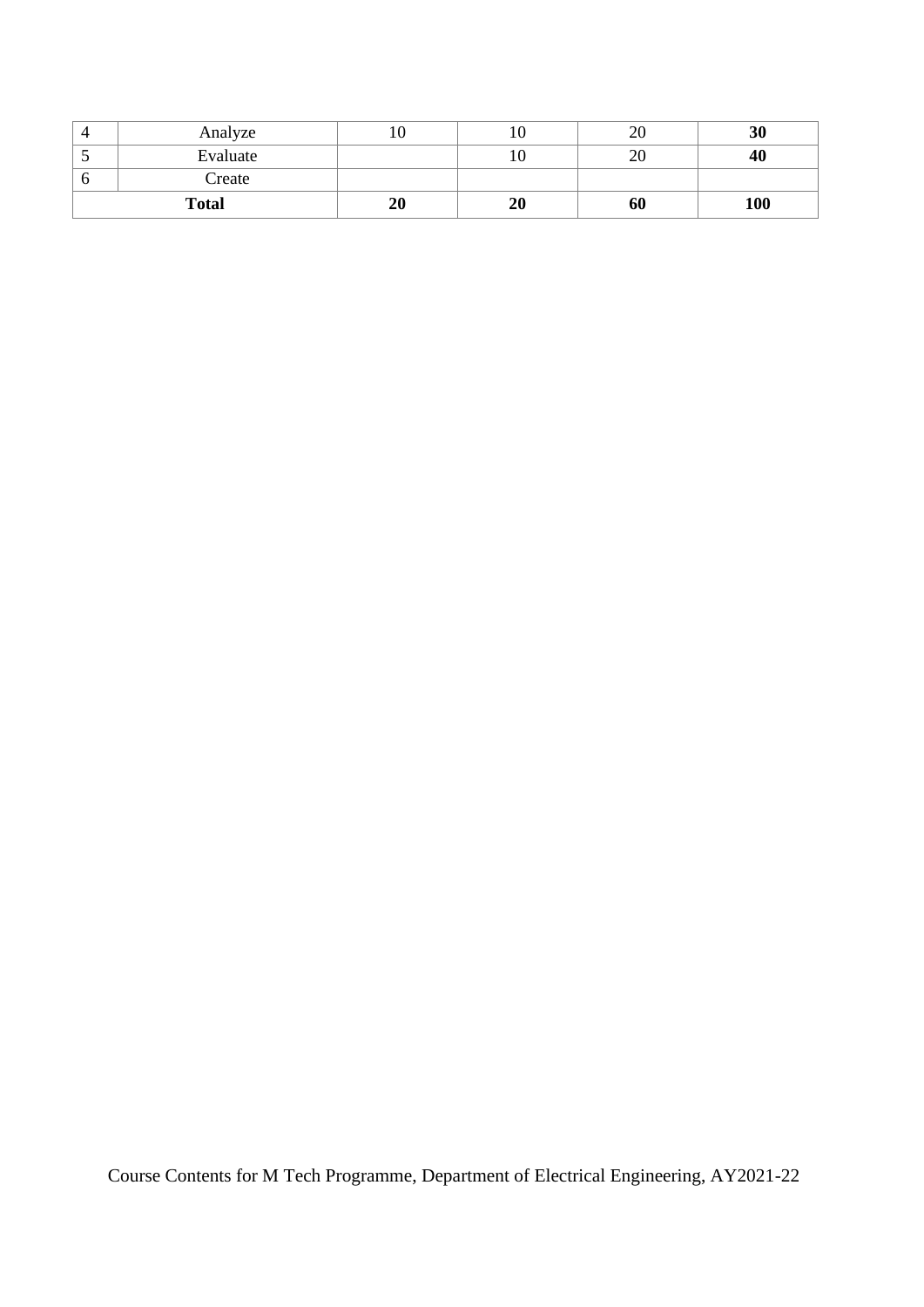| <b>Walchand College of Engineering, Sangli</b> |                                         |                                 |                                                         |                                                                      |                                                                                                                                                                                                                      |              |          |  |  |
|------------------------------------------------|-----------------------------------------|---------------------------------|---------------------------------------------------------|----------------------------------------------------------------------|----------------------------------------------------------------------------------------------------------------------------------------------------------------------------------------------------------------------|--------------|----------|--|--|
|                                                | (Government Aided Autonomous Institute) |                                 |                                                         |                                                                      |                                                                                                                                                                                                                      |              |          |  |  |
|                                                | AY 2021-22                              |                                 |                                                         |                                                                      |                                                                                                                                                                                                                      |              |          |  |  |
|                                                |                                         |                                 |                                                         | <b>Course Information</b>                                            |                                                                                                                                                                                                                      |              |          |  |  |
| Programme                                      |                                         |                                 |                                                         | M. Tech. (Power System Engineering)                                  |                                                                                                                                                                                                                      |              |          |  |  |
|                                                | <b>Class, Semester</b>                  |                                 |                                                         | Second Year M. Tech., Sem III                                        |                                                                                                                                                                                                                      |              |          |  |  |
| <b>Course Code</b>                             |                                         |                                 | 5PS651                                                  |                                                                      |                                                                                                                                                                                                                      |              |          |  |  |
| <b>Course Name</b>                             |                                         |                                 |                                                         |                                                                      | Activity based elective lab 2: Modern Power Electronics Lab                                                                                                                                                          |              |          |  |  |
| <b>Desired Requisites:</b>                     |                                         |                                 | <b>Power Electronics</b>                                |                                                                      |                                                                                                                                                                                                                      |              |          |  |  |
|                                                |                                         |                                 |                                                         |                                                                      |                                                                                                                                                                                                                      |              |          |  |  |
|                                                |                                         | <b>Teaching Scheme</b>          |                                                         |                                                                      | <b>Examination Scheme (Marks)</b>                                                                                                                                                                                    |              |          |  |  |
| Lecture                                        |                                         |                                 | LA1                                                     | LA2                                                                  | <b>ESE</b>                                                                                                                                                                                                           | <b>Total</b> |          |  |  |
| <b>Tutorial</b>                                |                                         |                                 | 30                                                      | 30                                                                   | 40                                                                                                                                                                                                                   | 100          |          |  |  |
| <b>Practical</b>                               |                                         | 2 Hrs/week                      |                                                         |                                                                      |                                                                                                                                                                                                                      |              |          |  |  |
| <b>Interaction</b>                             |                                         |                                 |                                                         |                                                                      | <b>Credits: 1</b>                                                                                                                                                                                                    |              |          |  |  |
|                                                |                                         |                                 |                                                         |                                                                      |                                                                                                                                                                                                                      |              |          |  |  |
|                                                |                                         |                                 |                                                         | <b>Course Objectives</b>                                             |                                                                                                                                                                                                                      |              |          |  |  |
| $\mathbf{1}$                                   |                                         | power filters.                  |                                                         |                                                                      | It is aimed to impart skills of analysis for different types of advanced converters and shunt active                                                                                                                 |              |          |  |  |
| $\boldsymbol{2}$                               |                                         |                                 |                                                         |                                                                      | Make the students acquainted with control strategies of different types of advanced converters                                                                                                                       |              |          |  |  |
|                                                |                                         | and shunt active power filters. |                                                         |                                                                      |                                                                                                                                                                                                                      |              |          |  |  |
| 3                                              |                                         |                                 |                                                         | To make aware of research avenues in the field of power electronics. | <b>Course Outcomes (CO) with Bloom's Taxonomy Level</b>                                                                                                                                                              |              |          |  |  |
|                                                |                                         |                                 | At the end of the course, the students will be able to, |                                                                      |                                                                                                                                                                                                                      |              |          |  |  |
| CO1                                            |                                         |                                 |                                                         |                                                                      | Interpret configuration and working of various Power Electronic converters.                                                                                                                                          |              | Apply    |  |  |
| CO <sub>2</sub>                                |                                         |                                 |                                                         | Analyze various Power Electronic converters and systems.             |                                                                                                                                                                                                                      |              | Analyze  |  |  |
| CO <sub>3</sub>                                |                                         |                                 |                                                         |                                                                      | Evaluate various power electronic systems using power electronic converters.                                                                                                                                         |              | Evaluate |  |  |
|                                                |                                         |                                 |                                                         | <b>List of Experiments / Lab Activities</b>                          |                                                                                                                                                                                                                      |              |          |  |  |
|                                                |                                         |                                 | activities as per nature and requirement of lab course. |                                                                      | Lab activities/performance shall include mini project, presentations, drawings, case study, report writing,<br>site visit, lab experiment, tutorials, assignments, group discussion, programming, and other suitable |              |          |  |  |
|                                                |                                         |                                 |                                                         | <b>Text Books</b>                                                    |                                                                                                                                                                                                                      |              |          |  |  |
| 1                                              | edition.                                |                                 |                                                         |                                                                      | M. H. Rashid, "Power Electronics: circuits devices and applications", Pearson Education, Third                                                                                                                       |              |          |  |  |
|                                                |                                         |                                 |                                                         | <b>References</b>                                                    |                                                                                                                                                                                                                      |              |          |  |  |
| 1                                              |                                         |                                 |                                                         |                                                                      | B. K. Bose, "Modern Power Electronics and AC drives", PHIPL, New Delhi.                                                                                                                                              |              |          |  |  |
| $\overline{c}$                                 |                                         | Narosa publication.             |                                                         |                                                                      | M. B. Patil, V. Ramayanan and V. T. Ranganathan, "Simulation of Power Electronics circuits",                                                                                                                         |              |          |  |  |
| 3                                              |                                         |                                 |                                                         |                                                                      | Remus Teodorescu, Marco Liserre and Pedro Rodrigues, "Grid- Converters for Photovoltaic and<br>Wind Power Converters", A john wiley and sons Ltd., first edition 2011.                                               |              |          |  |  |
| 4                                              |                                         | IEEE Transaction papers.        |                                                         |                                                                      |                                                                                                                                                                                                                      |              |          |  |  |
|                                                |                                         |                                 |                                                         | <b>Useful Links</b>                                                  |                                                                                                                                                                                                                      |              |          |  |  |
| 1                                              |                                         |                                 | NPTEL lectures on Advanced Power Electronics            |                                                                      |                                                                                                                                                                                                                      |              |          |  |  |
|                                                |                                         |                                 |                                                         |                                                                      |                                                                                                                                                                                                                      |              |          |  |  |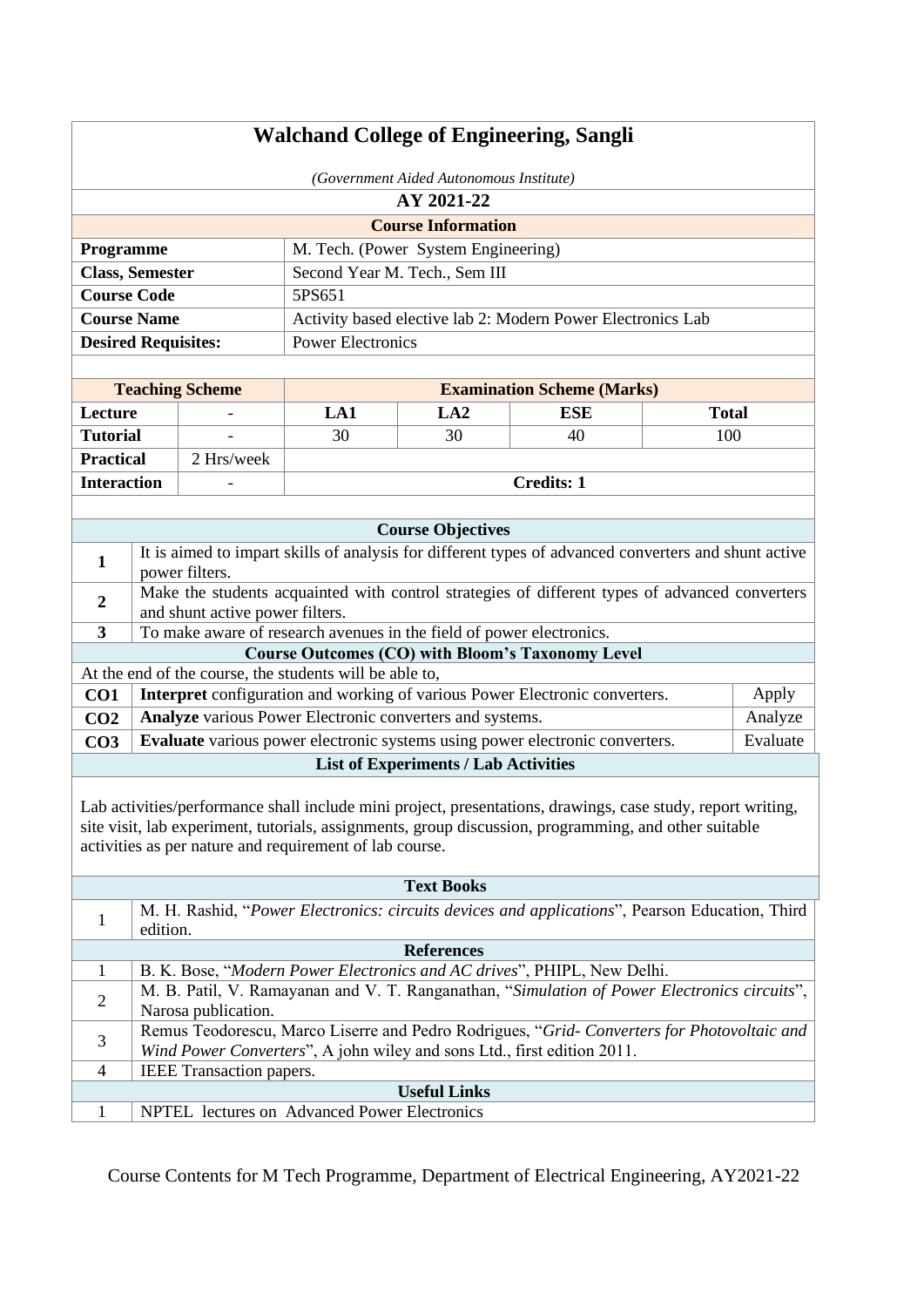| <b>CO-PO Mapping</b>                                                              |                                                    |                 |                 |                                |            |            |  |  |  |  |
|-----------------------------------------------------------------------------------|----------------------------------------------------|-----------------|-----------------|--------------------------------|------------|------------|--|--|--|--|
|                                                                                   |                                                    |                 |                 | <b>Programme Outcomes (PO)</b> |            |            |  |  |  |  |
|                                                                                   | PO <sub>1</sub>                                    | PO <sub>2</sub> | PO <sub>3</sub> | PO <sub>4</sub>                | <b>PO5</b> | <b>PO6</b> |  |  |  |  |
| CO <sub>1</sub>                                                                   |                                                    |                 |                 |                                |            |            |  |  |  |  |
| CO <sub>2</sub>                                                                   |                                                    |                 |                 |                                |            |            |  |  |  |  |
| CO <sub>3</sub>                                                                   |                                                    |                 |                 |                                |            |            |  |  |  |  |
| The strength of mapping is to be written as 1,2,3; Where, 1:Low, 2:Medium, 3:High |                                                    |                 |                 |                                |            |            |  |  |  |  |
|                                                                                   | Each CO of the course must map to at least one PO. |                 |                 |                                |            |            |  |  |  |  |

| <b>Assessment</b>                                                                                                                                                          |                 |                     |                                           |              |  |  |  |  |  |
|----------------------------------------------------------------------------------------------------------------------------------------------------------------------------|-----------------|---------------------|-------------------------------------------|--------------|--|--|--|--|--|
| There are three components of lab assessment, LA1, LA2 and Lab ESE.<br>IMP: Lab ESE is a separate head of passing. LA1, LA2 together is treated as In-Semester Evaluation. |                 |                     |                                           |              |  |  |  |  |  |
| <b>Assessment</b>                                                                                                                                                          | <b>Based on</b> | <b>Conducted by</b> | <b>Typical Schedule (for 26-week Sem)</b> | <b>Marks</b> |  |  |  |  |  |
| LA1                                                                                                                                                                        | Lab activities, | Lab Course          | During Week 1 to Week 6                   | 30           |  |  |  |  |  |
|                                                                                                                                                                            | attendance      | Faculty             | Marks Submission at the end of Week 6     |              |  |  |  |  |  |
| LA2                                                                                                                                                                        | Lab activities, | Lab Course          | During Week 7 to Week 12                  | 30           |  |  |  |  |  |
|                                                                                                                                                                            | attendance      | Faculty             | Marks Submission at the end of Week 12    |              |  |  |  |  |  |
|                                                                                                                                                                            | Lab activities, | Lab Course          | During Week 15 to Week 18                 | 40           |  |  |  |  |  |
| Lab ESE                                                                                                                                                                    | attendance      | Faculty             | Marks Submission at the end of Week 18    |              |  |  |  |  |  |

Week 1 indicates starting week of a semester. The typical schedule of lab assessments is shown, considering a 26-week semester. The actual schedule shall be as per academic calendar. Lab activities/Lab performance shall include performing experiments, mini-project, presentations, drawings, programming and other suitable activities, as per the nature and requirement of the lab course.

| <b>Assessment Plan based on Bloom's Taxonomy Level (Marks) (For lab Courses)</b> |     |                 |                |              |  |  |  |  |
|----------------------------------------------------------------------------------|-----|-----------------|----------------|--------------|--|--|--|--|
| <b>Bloom's Taxonomy Level</b>                                                    | LA1 | LA <sub>2</sub> | <b>Lab ESE</b> | <b>Total</b> |  |  |  |  |
| Remember                                                                         |     |                 |                |              |  |  |  |  |
| Understand                                                                       |     |                 |                |              |  |  |  |  |
| Apply                                                                            | 10  | 10              | 10             | 30           |  |  |  |  |
| Analyze                                                                          | 10  | 10              | 20             | 40           |  |  |  |  |
| Evaluate                                                                         | 10  | 10              | 10             | 30           |  |  |  |  |
| Create                                                                           |     |                 |                |              |  |  |  |  |
| <b>Total Marks</b>                                                               | 30  | 30              |                | 100          |  |  |  |  |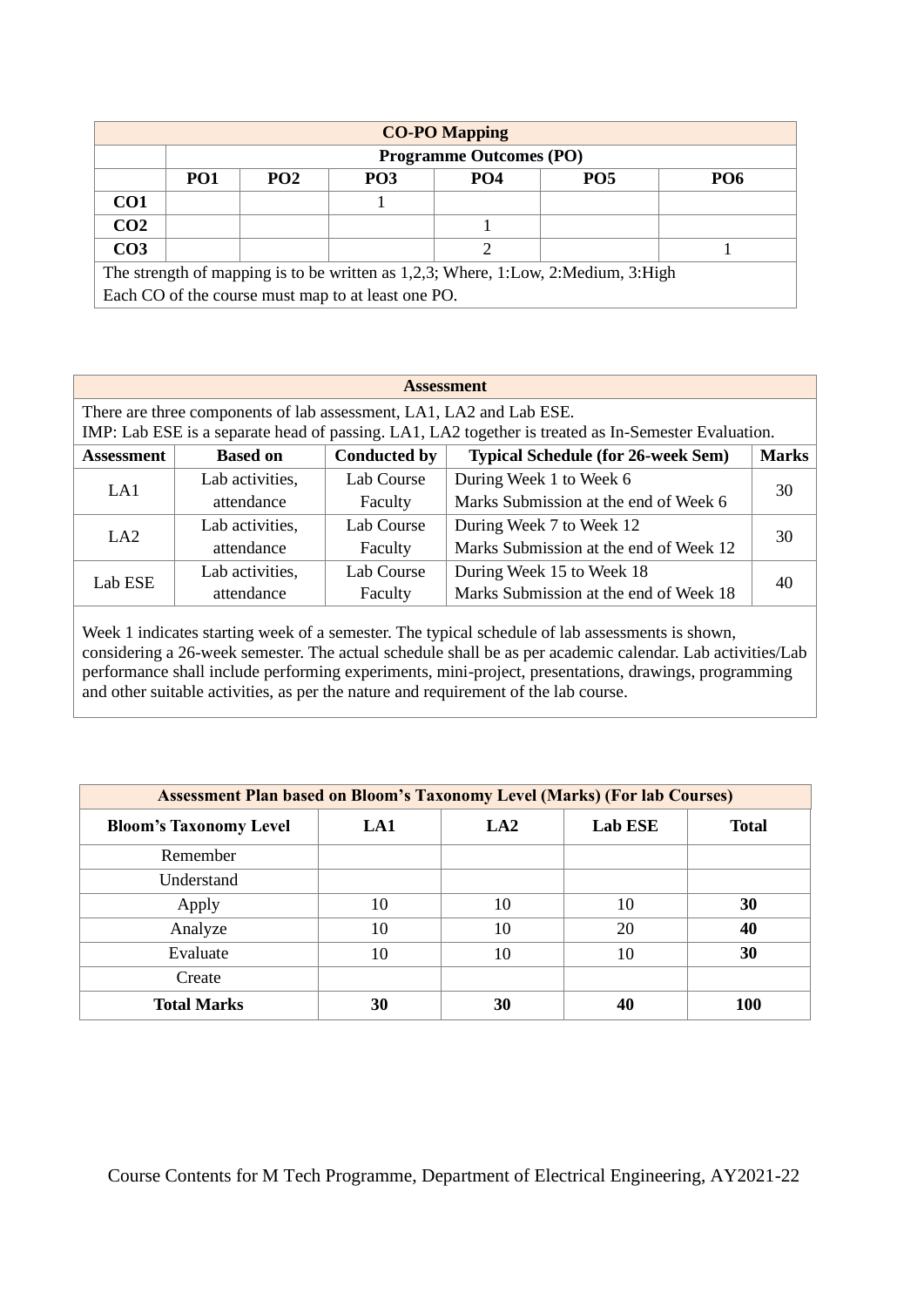|                            | <b>Walchand College of Engineering, Sangli</b> |                        |                                                                 |                                             |                                                                                                                                                                                                                      |              |  |
|----------------------------|------------------------------------------------|------------------------|-----------------------------------------------------------------|---------------------------------------------|----------------------------------------------------------------------------------------------------------------------------------------------------------------------------------------------------------------------|--------------|--|
|                            | (Government Aided Autonomous Institute)        |                        |                                                                 |                                             |                                                                                                                                                                                                                      |              |  |
|                            |                                                |                        |                                                                 | AY 2021-22                                  |                                                                                                                                                                                                                      |              |  |
|                            |                                                |                        |                                                                 | <b>Course Information</b>                   |                                                                                                                                                                                                                      |              |  |
| Programme                  |                                                |                        |                                                                 | M. Tech. (Power System Engineering)         |                                                                                                                                                                                                                      |              |  |
| <b>Class, Semester</b>     |                                                |                        |                                                                 | Second Year M. Tech., Sem III               |                                                                                                                                                                                                                      |              |  |
| <b>Course Code</b>         |                                                |                        | 5PS652                                                          |                                             |                                                                                                                                                                                                                      |              |  |
| <b>Course Name</b>         |                                                |                        |                                                                 |                                             | Activity based elective lab 2: HVDC Transmission Lab                                                                                                                                                                 |              |  |
| <b>Desired Requisites:</b> |                                                |                        | <b>Power Electronics</b>                                        |                                             |                                                                                                                                                                                                                      |              |  |
|                            |                                                |                        |                                                                 |                                             |                                                                                                                                                                                                                      |              |  |
|                            |                                                | <b>Teaching Scheme</b> |                                                                 |                                             | <b>Examination Scheme (Marks)</b>                                                                                                                                                                                    |              |  |
| Lecture                    |                                                |                        | LA1                                                             | LA2                                         | <b>ESE</b>                                                                                                                                                                                                           | <b>Total</b> |  |
| <b>Tutorial</b>            |                                                |                        | 30                                                              | 30                                          | 40                                                                                                                                                                                                                   | 100          |  |
| <b>Practical</b>           |                                                | 2 Hrs/week             |                                                                 |                                             |                                                                                                                                                                                                                      |              |  |
| <b>Interaction</b>         |                                                |                        |                                                                 |                                             | <b>Credits: 1</b>                                                                                                                                                                                                    |              |  |
|                            |                                                |                        |                                                                 |                                             |                                                                                                                                                                                                                      |              |  |
|                            |                                                |                        |                                                                 | <b>Course Objectives</b>                    |                                                                                                                                                                                                                      |              |  |
| 1<br>$\overline{2}$        |                                                |                        |                                                                 |                                             | It makes the students to analyse concept of HVDC transmission system.<br>It provides the knowledge of appropriate control systems in HVDC transmission systems.                                                      |              |  |
| 3                          |                                                |                        |                                                                 |                                             | It gives the overview of protection systems in HVDC transmission systems.                                                                                                                                            |              |  |
|                            |                                                |                        |                                                                 |                                             | <b>Course Outcomes (CO) with Bloom's Taxonomy Level</b>                                                                                                                                                              |              |  |
|                            |                                                |                        | At the end of the course, the students will be able to,         |                                             |                                                                                                                                                                                                                      |              |  |
| CO <sub>1</sub>            |                                                |                        |                                                                 |                                             | Implement various control and protection schemes for HVDC transmission system.                                                                                                                                       | Apply        |  |
| CO <sub>2</sub>            |                                                | Analyse HVDC systems   |                                                                 |                                             |                                                                                                                                                                                                                      | Analyse      |  |
|                            |                                                |                        |                                                                 | <b>List of Experiments / Lab Activities</b> |                                                                                                                                                                                                                      |              |  |
|                            |                                                |                        | activities as per nature and requirement of lab course.         |                                             | Lab activities/performance shall include mini project, presentations, drawings, case study, report writing,<br>site visit, lab experiment, tutorials, assignments, group discussion, programming, and other suitable |              |  |
|                            |                                                |                        |                                                                 | <b>Text Books</b>                           |                                                                                                                                                                                                                      |              |  |
| 1                          |                                                |                        | E.W. Kimbark, "Direct Current Transmission", Win publisher.     |                                             |                                                                                                                                                                                                                      |              |  |
| $\overline{2}$             |                                                |                        |                                                                 |                                             | K.R. Padiyar, "H.V.D.C. Power Transmission", Wiley Eastern New Delhi.                                                                                                                                                |              |  |
|                            |                                                |                        |                                                                 | <b>References</b>                           |                                                                                                                                                                                                                      |              |  |
| $\mathbf{1}$               |                                                |                        | J. Arrillaga, "H.V.D.C. Transmission", Peter limited.           |                                             |                                                                                                                                                                                                                      |              |  |
| $\overline{2}$             |                                                |                        | S.Rao, "E.H.V.A.C. & H.V.D.C. Transmission", Khanna Publishers. |                                             |                                                                                                                                                                                                                      |              |  |
|                            |                                                |                        |                                                                 | <b>Useful Links</b>                         |                                                                                                                                                                                                                      |              |  |
| $\mathbf{1}$               |                                                |                        |                                                                 |                                             |                                                                                                                                                                                                                      |              |  |

| <b>CO-PO Mapping</b> |                                |                 |                 |                 |                 |                 |  |  |
|----------------------|--------------------------------|-----------------|-----------------|-----------------|-----------------|-----------------|--|--|
|                      | <b>Programme Outcomes (PO)</b> |                 |                 |                 |                 |                 |  |  |
|                      | PO1                            | PO <sub>2</sub> | PO <sub>3</sub> | PO <sub>4</sub> | PO <sub>5</sub> | PO <sub>6</sub> |  |  |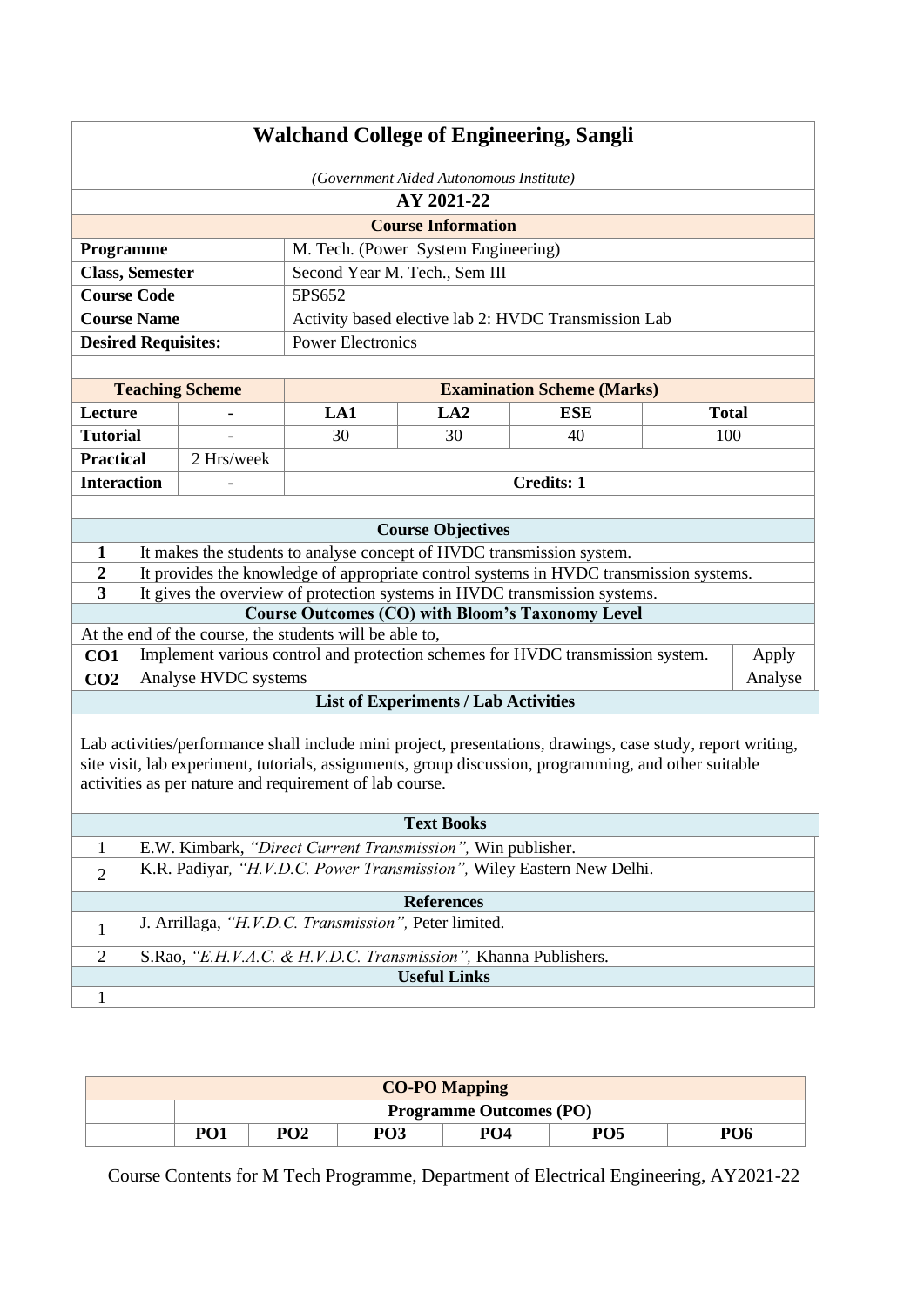| CO1                                                                               |  |  |                                                    |  |  |  |  |
|-----------------------------------------------------------------------------------|--|--|----------------------------------------------------|--|--|--|--|
| CO <sub>2</sub>                                                                   |  |  |                                                    |  |  |  |  |
| The strength of mapping is to be written as 1,2,3; Where, 1:Low, 2:Medium, 3:High |  |  |                                                    |  |  |  |  |
|                                                                                   |  |  | Each CO of the course must map to at least one PO. |  |  |  |  |

|                   | <b>Assessment</b>                                                   |                     |                                                                                                     |              |  |  |  |  |
|-------------------|---------------------------------------------------------------------|---------------------|-----------------------------------------------------------------------------------------------------|--------------|--|--|--|--|
|                   | There are three components of lab assessment, LA1, LA2 and Lab ESE. |                     |                                                                                                     |              |  |  |  |  |
|                   |                                                                     |                     | IMP: Lab ESE is a separate head of passing. LA1, LA2 together is treated as In-Semester Evaluation. |              |  |  |  |  |
| <b>Assessment</b> | <b>Based on</b>                                                     | <b>Conducted by</b> | <b>Typical Schedule (for 26-week Sem)</b>                                                           | <b>Marks</b> |  |  |  |  |
| LA1               | Lab activities,                                                     | Lab Course          | During Week 1 to Week 6                                                                             | 30           |  |  |  |  |
|                   | attendance                                                          | Faculty             | Marks Submission at the end of Week 6                                                               |              |  |  |  |  |
| LA2               | Lab activities,                                                     | Lab Course          | During Week 7 to Week 12                                                                            | 30           |  |  |  |  |
|                   | attendance                                                          | Faculty             | Marks Submission at the end of Week 12                                                              |              |  |  |  |  |
| Lab ESE           | Lab activities,                                                     | Lab Course          | During Week 15 to Week 18                                                                           | 40           |  |  |  |  |
|                   | attendance                                                          | Faculty             | Marks Submission at the end of Week 18                                                              |              |  |  |  |  |

Week 1 indicates starting week of a semester. The typical schedule of lab assessments is shown, considering a 26-week semester. The actual schedule shall be as per academic calendar. Lab activities/Lab performance shall include performing experiments, mini-project, presentations, drawings, programming and other suitable activities, as per the nature and requirement of the lab course.

| <b>Assessment Plan based on Bloom's Taxonomy Level (Marks) (For lab Courses)</b> |     |                 |                |              |  |  |  |  |
|----------------------------------------------------------------------------------|-----|-----------------|----------------|--------------|--|--|--|--|
| <b>Bloom's Taxonomy Level</b>                                                    | LA1 | LA <sub>2</sub> | <b>Lab ESE</b> | <b>Total</b> |  |  |  |  |
| Remember                                                                         |     |                 |                |              |  |  |  |  |
| Understand                                                                       |     |                 |                |              |  |  |  |  |
| Apply                                                                            | 10  | 10              | 10             | 30           |  |  |  |  |
| Analyze                                                                          | 10  | 10              | 20             | 40           |  |  |  |  |
| Evaluate                                                                         | 10  | 10              | 10             | 30           |  |  |  |  |
| Create                                                                           |     |                 |                |              |  |  |  |  |
| <b>Total Marks</b>                                                               | 30  | 30              | 40             | 100          |  |  |  |  |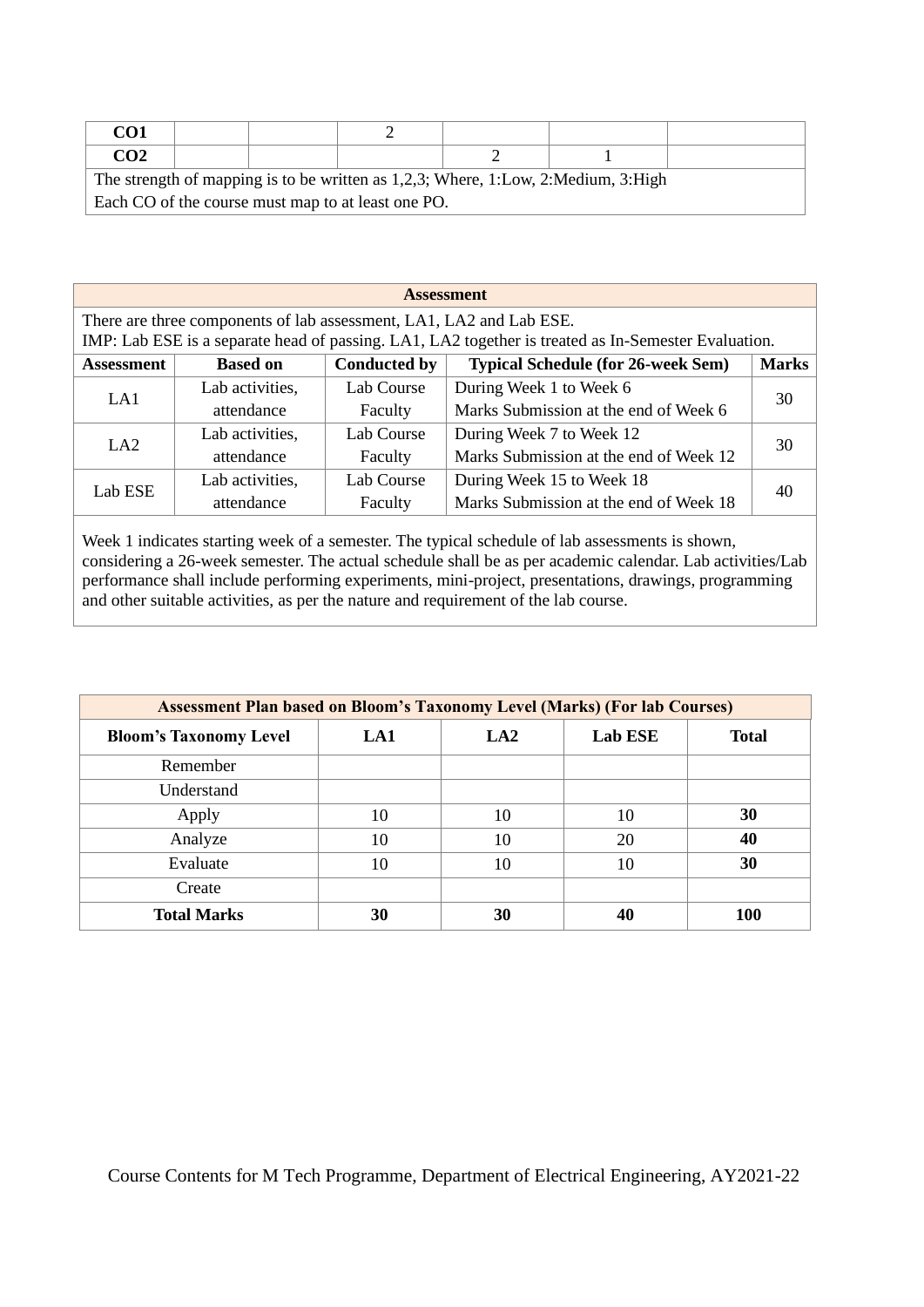|                                                                                                           | <b>Walchand College of Engineering, Sangli</b><br>(Government Aided Autonomous Institute) |                              |                                                                                                                                                                                                                         |                                                                |                    |                 |  |  |
|-----------------------------------------------------------------------------------------------------------|-------------------------------------------------------------------------------------------|------------------------------|-------------------------------------------------------------------------------------------------------------------------------------------------------------------------------------------------------------------------|----------------------------------------------------------------|--------------------|-----------------|--|--|
| AY 2021-22                                                                                                |                                                                                           |                              |                                                                                                                                                                                                                         |                                                                |                    |                 |  |  |
| <b>Course Information</b>                                                                                 |                                                                                           |                              |                                                                                                                                                                                                                         |                                                                |                    |                 |  |  |
| Programme<br>M. Tech. (Power System Engineering)                                                          |                                                                                           |                              |                                                                                                                                                                                                                         |                                                                |                    |                 |  |  |
|                                                                                                           | <b>Class, Semester</b>                                                                    |                              | Second Year M. Tech., Sem IV                                                                                                                                                                                            |                                                                |                    |                 |  |  |
|                                                                                                           | <b>Course Code</b>                                                                        |                              | 5PS691                                                                                                                                                                                                                  |                                                                |                    |                 |  |  |
|                                                                                                           | <b>Course Name</b>                                                                        |                              | Dissertation Phase I I                                                                                                                                                                                                  |                                                                |                    |                 |  |  |
|                                                                                                           | <b>Desired Requisites:</b>                                                                |                              |                                                                                                                                                                                                                         | Concept knowledge of research methodology, project management, |                    |                 |  |  |
|                                                                                                           |                                                                                           |                              | <b>Electrical Engineering</b>                                                                                                                                                                                           |                                                                |                    |                 |  |  |
|                                                                                                           |                                                                                           |                              |                                                                                                                                                                                                                         |                                                                |                    |                 |  |  |
|                                                                                                           |                                                                                           | <b>Teaching Scheme (Hrs)</b> |                                                                                                                                                                                                                         | <b>Examination Scheme (Marks)</b>                              |                    |                 |  |  |
| Lecture                                                                                                   |                                                                                           |                              | LA1                                                                                                                                                                                                                     | LA2                                                            | <b>ESE</b>         | <b>Total</b>    |  |  |
| <b>Tutorial</b>                                                                                           |                                                                                           |                              | 30                                                                                                                                                                                                                      | 30                                                             | 40                 | 100             |  |  |
| <b>Practical</b>                                                                                          |                                                                                           | 24                           |                                                                                                                                                                                                                         |                                                                |                    |                 |  |  |
| <b>Interaction</b>                                                                                        |                                                                                           |                              |                                                                                                                                                                                                                         | <b>Credits: 12</b>                                             |                    |                 |  |  |
|                                                                                                           |                                                                                           |                              |                                                                                                                                                                                                                         | <b>Course Objectives</b>                                       |                    |                 |  |  |
| $\mathbf{1}$                                                                                              |                                                                                           |                              | To develop the student to apply the knowledge gained to identify problems for research and<br>provide the solutions by self-study and interaction with stakeholders.                                                    |                                                                |                    |                 |  |  |
| $\boldsymbol{2}$                                                                                          |                                                                                           |                              | Acquire knowledge to tackle real world problems of societal concerns                                                                                                                                                    |                                                                |                    |                 |  |  |
| 3                                                                                                         |                                                                                           |                              | Impart flexibility to the student to have increased control over his/ her learning                                                                                                                                      |                                                                |                    |                 |  |  |
| 4                                                                                                         |                                                                                           |                              | Teachers would serve as mentor/facilitator of inquiry and reflection rather than as an instructor                                                                                                                       |                                                                |                    |                 |  |  |
| 5                                                                                                         |                                                                                           |                              | Enhance a students' learning through increased interaction with peers and colleagues.                                                                                                                                   |                                                                |                    |                 |  |  |
|                                                                                                           |                                                                                           |                              | <b>Course Outcomes (CO) with Bloom's Taxonomy Level</b>                                                                                                                                                                 |                                                                |                    |                 |  |  |
|                                                                                                           |                                                                                           |                              | At the end of the course, students will be able to,<br><b>Defend</b> the objectives of the dissertation by grasping and <b>analyzing</b> through an                                                                     |                                                                |                    | Understa        |  |  |
| CO <sub>1</sub>                                                                                           |                                                                                           |                              | extensive literature review in the area of study.                                                                                                                                                                       |                                                                |                    | nd<br>Analyze   |  |  |
| CO <sub>2</sub>                                                                                           |                                                                                           |                              | Formulate the methodology and Execute the study through conduct of<br>analytical/Experimental work to achieve the objectives.                                                                                           |                                                                |                    | Apply<br>Create |  |  |
|                                                                                                           |                                                                                           |                              | Analyze, interpret and critique the findings of the study.                                                                                                                                                              |                                                                |                    | Apply           |  |  |
| CO <sub>3</sub>                                                                                           |                                                                                           |                              |                                                                                                                                                                                                                         |                                                                |                    | Analyze         |  |  |
|                                                                                                           |                                                                                           |                              |                                                                                                                                                                                                                         |                                                                |                    | Evaluate        |  |  |
| CO <sub>4</sub>                                                                                           |                                                                                           |                              | <b>Defend</b> the outcomes of the dissertation through self-learning and justify the project<br>work as per appropriate standards of documentation and presentation.                                                    |                                                                |                    | Evaluate        |  |  |
|                                                                                                           |                                                                                           |                              |                                                                                                                                                                                                                         |                                                                |                    |                 |  |  |
|                                                                                                           |                                                                                           |                              |                                                                                                                                                                                                                         | <b>Course Content</b>                                          |                    |                 |  |  |
| The                                                                                                       | third                                                                                     | semester                     | completely<br>is                                                                                                                                                                                                        | devoted                                                        | dissertation<br>to | work            |  |  |
|                                                                                                           |                                                                                           |                              | which is defined based on the interest of the students to specialize in a particular area.                                                                                                                              |                                                                |                    |                 |  |  |
|                                                                                                           |                                                                                           |                              | Student is expected to carry out independent research work on the chosen topic. In this semester it is                                                                                                                  |                                                                |                    |                 |  |  |
|                                                                                                           |                                                                                           |                              | expected that the student has carried out substantial research work including exhaustive literature survey,                                                                                                             |                                                                |                    |                 |  |  |
| formulation of the research problem, development/fabrication of experimental set-up (if any/required) and |                                                                                           |                              |                                                                                                                                                                                                                         |                                                                |                    |                 |  |  |
|                                                                                                           |                                                                                           |                              | testing, and analysis of initial results thus obtained. In fourth semester, the student continues his/her                                                                                                               |                                                                |                    |                 |  |  |
|                                                                                                           |                                                                                           |                              | dissertation work. It is expected that the student has completed most of the experimental/computation                                                                                                                   |                                                                |                    |                 |  |  |
|                                                                                                           |                                                                                           |                              | works and analyzed the results so obtained as proposed in the synopsis. The work should be completed in<br>all respects in this semester. The student is required to submit the dissertation work in the form of report |                                                                |                    |                 |  |  |
|                                                                                                           | as per the institute rule.                                                                |                              |                                                                                                                                                                                                                         |                                                                |                    |                 |  |  |
|                                                                                                           |                                                                                           |                              |                                                                                                                                                                                                                         |                                                                |                    |                 |  |  |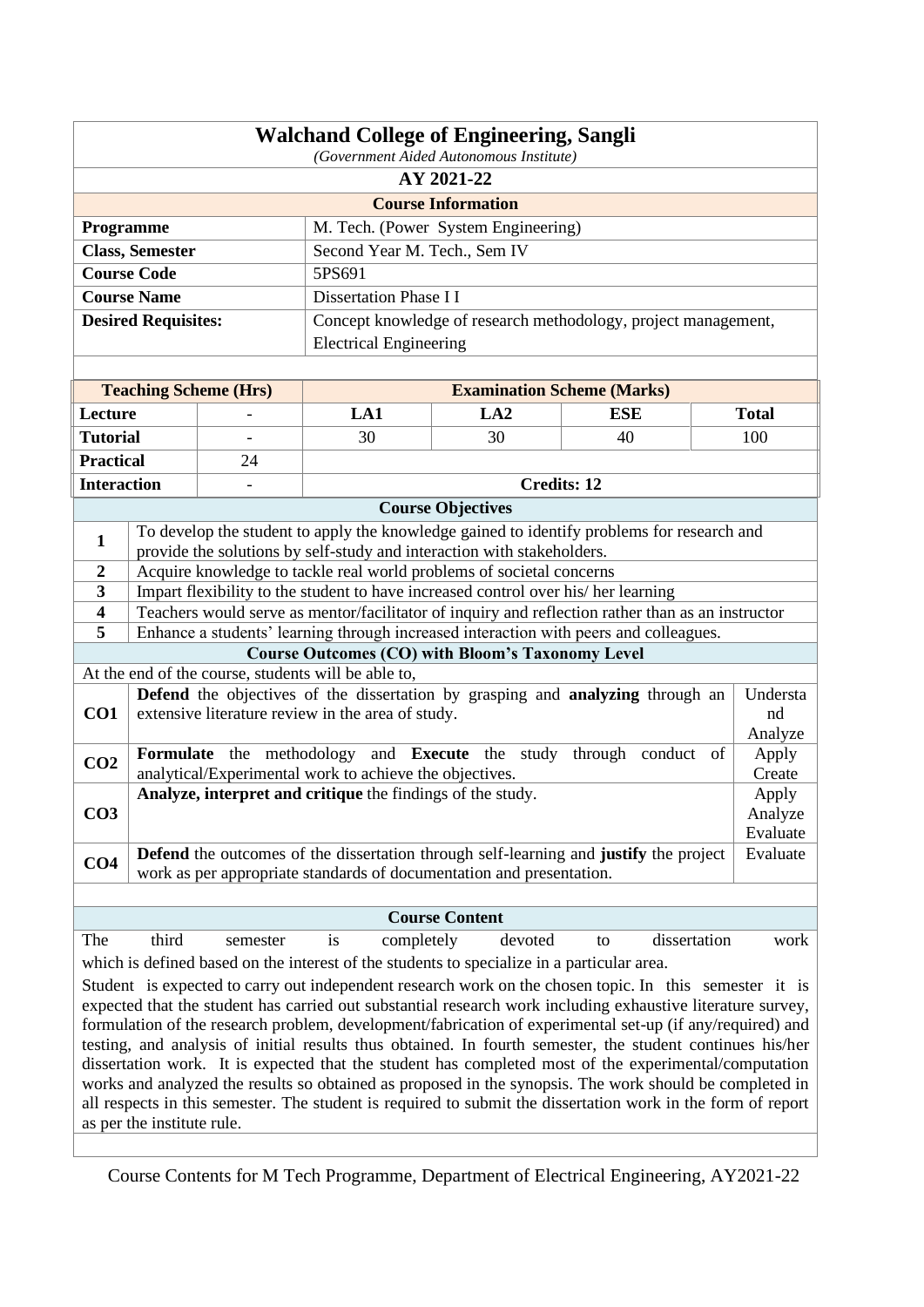|                                                                                           |                                                                                       |                                       |  | <b>Text Books</b>    |  |                          |                                                                                                           |  |                |
|-------------------------------------------------------------------------------------------|---------------------------------------------------------------------------------------|---------------------------------------|--|----------------------|--|--------------------------|-----------------------------------------------------------------------------------------------------------|--|----------------|
| 1<br>As per the research topic                                                            |                                                                                       |                                       |  |                      |  |                          |                                                                                                           |  |                |
|                                                                                           |                                                                                       |                                       |  |                      |  |                          |                                                                                                           |  |                |
|                                                                                           |                                                                                       |                                       |  | <b>References</b>    |  |                          |                                                                                                           |  |                |
| $\mathbf{1}$                                                                              | National and International Journals                                                   |                                       |  |                      |  |                          |                                                                                                           |  |                |
|                                                                                           |                                                                                       |                                       |  |                      |  |                          |                                                                                                           |  |                |
|                                                                                           |                                                                                       |                                       |  | <b>Useful Links</b>  |  |                          |                                                                                                           |  |                |
| $\mathbf{1}$                                                                              |                                                                                       |                                       |  |                      |  |                          |                                                                                                           |  |                |
|                                                                                           |                                                                                       |                                       |  | <b>CO-PO Mapping</b> |  |                          |                                                                                                           |  |                |
|                                                                                           |                                                                                       |                                       |  |                      |  | Programme Outcomes (PO)  |                                                                                                           |  |                |
|                                                                                           | 1                                                                                     | $\overline{2}$                        |  | 3                    |  | $\overline{\mathbf{4}}$  | 5                                                                                                         |  | 6              |
| CO1                                                                                       | 3                                                                                     | $\overline{2}$                        |  |                      |  |                          | 2                                                                                                         |  |                |
| CO <sub>2</sub>                                                                           | $\overline{2}$                                                                        | 3<br>3                                |  |                      |  |                          |                                                                                                           |  |                |
| CO <sub>3</sub>                                                                           |                                                                                       | $\overline{2}$<br>$\overline{2}$<br>1 |  |                      |  |                          |                                                                                                           |  |                |
| CO <sub>4</sub>                                                                           |                                                                                       | 3                                     |  |                      |  |                          | $\overline{2}$                                                                                            |  | $\overline{2}$ |
|                                                                                           | The strength of mapping is to be written as 1,2,3; Where, 1:Low, 2:Medium, 3:High     |                                       |  |                      |  |                          |                                                                                                           |  |                |
|                                                                                           | Each CO of the course must map to at least one PO.                                    |                                       |  |                      |  |                          |                                                                                                           |  |                |
|                                                                                           |                                                                                       |                                       |  | <b>Assessment</b>    |  |                          |                                                                                                           |  |                |
|                                                                                           | There are three components of lab assessment, LA1, LA2 and Lab ESE.                   |                                       |  |                      |  |                          |                                                                                                           |  |                |
|                                                                                           |                                                                                       |                                       |  |                      |  |                          | IMP: Lab ESE is a separate head of passing. LA1, LA2 together is treated as In-Semester Evaluation.       |  |                |
| <b>Assessment</b>                                                                         | <b>Based on</b>                                                                       |                                       |  | <b>Conducted by</b>  |  |                          | <b>Typical Schedule (for 26-week Sem)</b>                                                                 |  | <b>Marks</b>   |
|                                                                                           | Lab activities,                                                                       |                                       |  | Lab Course           |  | During Week 1 to Week 6  |                                                                                                           |  |                |
| LA1                                                                                       | attendance, journal                                                                   |                                       |  | Faculty              |  |                          | Marks Submission at the end of Week 6                                                                     |  | 30             |
|                                                                                           | Lab activities,                                                                       |                                       |  | <b>Lab Course</b>    |  | During Week 7 to Week 12 |                                                                                                           |  |                |
|                                                                                           | 30<br>LA2<br>attendance, journal<br>Marks Submission at the end of Week 12<br>Faculty |                                       |  |                      |  |                          |                                                                                                           |  |                |
|                                                                                           | Lab activities,<br>Lab Course<br>During Week 15 to Week 18                            |                                       |  |                      |  |                          |                                                                                                           |  |                |
| Lab ESE<br>40<br>Marks Submission at the end of Week 18<br>attendance, journal<br>Faculty |                                                                                       |                                       |  |                      |  |                          |                                                                                                           |  |                |
|                                                                                           |                                                                                       |                                       |  |                      |  |                          | Week 1 indicates starting week of a semester. The typical schedule of lab assessments is shown,           |  |                |
|                                                                                           |                                                                                       |                                       |  |                      |  |                          | considering a 26-week semester. The actual schedule shall be as per academic calendar. Lab activities/Lab |  |                |
|                                                                                           |                                                                                       |                                       |  |                      |  |                          | performance shall include performing experiments, mini-project, presentations, drawings, programming      |  |                |

and other suitable activities, as per the nature and requirement of the lab course.

| <b>Assessment Plan based on Bloom's Taxonomy Level (Marks) (For lab Courses)</b> |     |                 |                |              |  |  |  |  |
|----------------------------------------------------------------------------------|-----|-----------------|----------------|--------------|--|--|--|--|
| <b>Bloom's Taxonomy Level</b>                                                    | LA1 | LA <sub>2</sub> | <b>Lab ESE</b> | <b>Total</b> |  |  |  |  |
| Remember                                                                         |     |                 |                |              |  |  |  |  |
| Understand                                                                       |     | 5               |                |              |  |  |  |  |
| Apply                                                                            |     |                 |                |              |  |  |  |  |
| Analyze                                                                          |     |                 | 10             | 30           |  |  |  |  |
| Evaluate                                                                         |     |                 | 10             | 30           |  |  |  |  |
| Create                                                                           | 10  | 10              | 20             | 40           |  |  |  |  |
| <b>Total Marks</b>                                                               | 30  | 30              | 40             | 100          |  |  |  |  |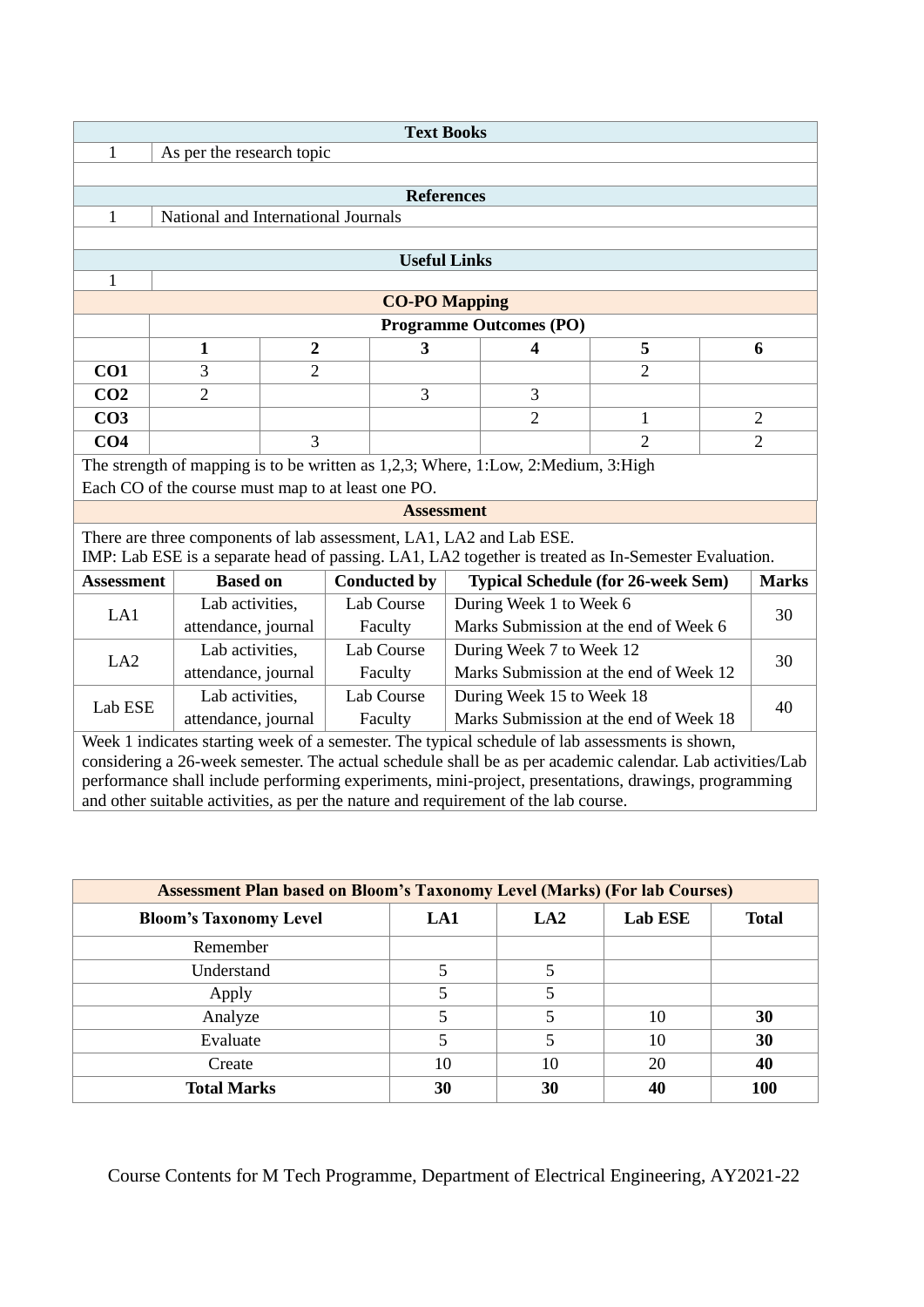| <b>Walchand College of Engineering, Sangli</b><br>(Government Aided Autonomous Institute)    |                                                  |                               |                                                              |                                                                              |                                                                                                                                                                                                                                                                                                                                               |  |  |
|----------------------------------------------------------------------------------------------|--------------------------------------------------|-------------------------------|--------------------------------------------------------------|------------------------------------------------------------------------------|-----------------------------------------------------------------------------------------------------------------------------------------------------------------------------------------------------------------------------------------------------------------------------------------------------------------------------------------------|--|--|
| AY 2021-22                                                                                   |                                                  |                               |                                                              |                                                                              |                                                                                                                                                                                                                                                                                                                                               |  |  |
| <b>Course Information</b>                                                                    |                                                  |                               |                                                              |                                                                              |                                                                                                                                                                                                                                                                                                                                               |  |  |
|                                                                                              | M. Tech. (Power System Engineering)<br>Programme |                               |                                                              |                                                                              |                                                                                                                                                                                                                                                                                                                                               |  |  |
| <b>Class, Semester</b>                                                                       |                                                  |                               | Second Year M. Tech., Sem IV                                 |                                                                              |                                                                                                                                                                                                                                                                                                                                               |  |  |
| <b>Course Code</b>                                                                           |                                                  | 5PS671                        |                                                              |                                                                              |                                                                                                                                                                                                                                                                                                                                               |  |  |
| <b>Course Name</b>                                                                           |                                                  | Techno-Socio Activity         |                                                              |                                                                              |                                                                                                                                                                                                                                                                                                                                               |  |  |
| <b>Desired Requisites:</b>                                                                   |                                                  |                               |                                                              |                                                                              |                                                                                                                                                                                                                                                                                                                                               |  |  |
| <b>Teaching Scheme (Hrs)</b>                                                                 |                                                  |                               |                                                              | <b>Examination Scheme (Marks)</b>                                            |                                                                                                                                                                                                                                                                                                                                               |  |  |
| Lecture                                                                                      | $\overline{\phantom{a}}$                         | LA1                           | LA2                                                          | <b>ESE</b>                                                                   | <b>Total</b>                                                                                                                                                                                                                                                                                                                                  |  |  |
| <b>Tutorial</b>                                                                              |                                                  | 30                            | 30                                                           | 40                                                                           | 100                                                                                                                                                                                                                                                                                                                                           |  |  |
| <b>Practical</b>                                                                             |                                                  |                               |                                                              |                                                                              |                                                                                                                                                                                                                                                                                                                                               |  |  |
| <b>Interaction</b>                                                                           | 1                                                |                               |                                                              | <b>Credits: 1</b>                                                            |                                                                                                                                                                                                                                                                                                                                               |  |  |
|                                                                                              |                                                  |                               | <b>Course Objectives</b>                                     |                                                                              |                                                                                                                                                                                                                                                                                                                                               |  |  |
| $\mathbf{1}$                                                                                 |                                                  | years will be considered.     |                                                              |                                                                              | To record student performance in co-curricular and extra-curricular activities over two                                                                                                                                                                                                                                                       |  |  |
| $\overline{2}$                                                                               |                                                  | Interviewing skills etc.      |                                                              | team integrity, coordination skills, Time management, Communications skills, | To encourage the students to participate in activities that help develop leadership skills,                                                                                                                                                                                                                                                   |  |  |
| $\overline{\mathbf{3}}$                                                                      |                                                  |                               | To highlight importance of social responsibility.            |                                                                              |                                                                                                                                                                                                                                                                                                                                               |  |  |
| At the end of the course, students will be able to,                                          |                                                  |                               |                                                              | <b>Course Outcomes (CO) with Bloom's Taxonomy Level</b>                      |                                                                                                                                                                                                                                                                                                                                               |  |  |
| CO <sub>1</sub>                                                                              |                                                  | presentation skills.          | Notice an improvement in his/her understanding and           |                                                                              | Apply                                                                                                                                                                                                                                                                                                                                         |  |  |
| CO <sub>2</sub>                                                                              |                                                  | diversified team.             | <b>Understand</b> and value the importance of working in a   |                                                                              | Analyze                                                                                                                                                                                                                                                                                                                                       |  |  |
| CO <sub>3</sub>                                                                              |                                                  | technical report writing etc. | <b>Demonstrate</b> the soft skills like presentation skills, |                                                                              | Evaluate                                                                                                                                                                                                                                                                                                                                      |  |  |
|                                                                                              |                                                  |                               | <b>Course Contents</b>                                       |                                                                              |                                                                                                                                                                                                                                                                                                                                               |  |  |
| 4 <sup>th</sup> semester, based on the rubrics provided by the department from time to time. |                                                  |                               |                                                              |                                                                              | The guide will be mentoring a given student batch for the duration of two years. The students shall submit<br>proof of their achievements in various extra and co-curricular activities related to technical, cultural and<br>social causes from first year to second year. The faculty will evaluate the students' performance at the end of |  |  |
|                                                                                              |                                                  |                               | <b>Text Books</b>                                            |                                                                              |                                                                                                                                                                                                                                                                                                                                               |  |  |
| 1                                                                                            | Not applicable                                   |                               |                                                              |                                                                              |                                                                                                                                                                                                                                                                                                                                               |  |  |
|                                                                                              |                                                  |                               |                                                              |                                                                              |                                                                                                                                                                                                                                                                                                                                               |  |  |
|                                                                                              |                                                  |                               | <b>References</b>                                            |                                                                              |                                                                                                                                                                                                                                                                                                                                               |  |  |
| 1                                                                                            | Not applicable                                   |                               |                                                              |                                                                              |                                                                                                                                                                                                                                                                                                                                               |  |  |
|                                                                                              |                                                  |                               | <b>Useful Links</b>                                          |                                                                              |                                                                                                                                                                                                                                                                                                                                               |  |  |
| 1                                                                                            | Not applicable                                   |                               |                                                              |                                                                              |                                                                                                                                                                                                                                                                                                                                               |  |  |
|                                                                                              |                                                  |                               | <b>CO-PO Mapping</b>                                         |                                                                              |                                                                                                                                                                                                                                                                                                                                               |  |  |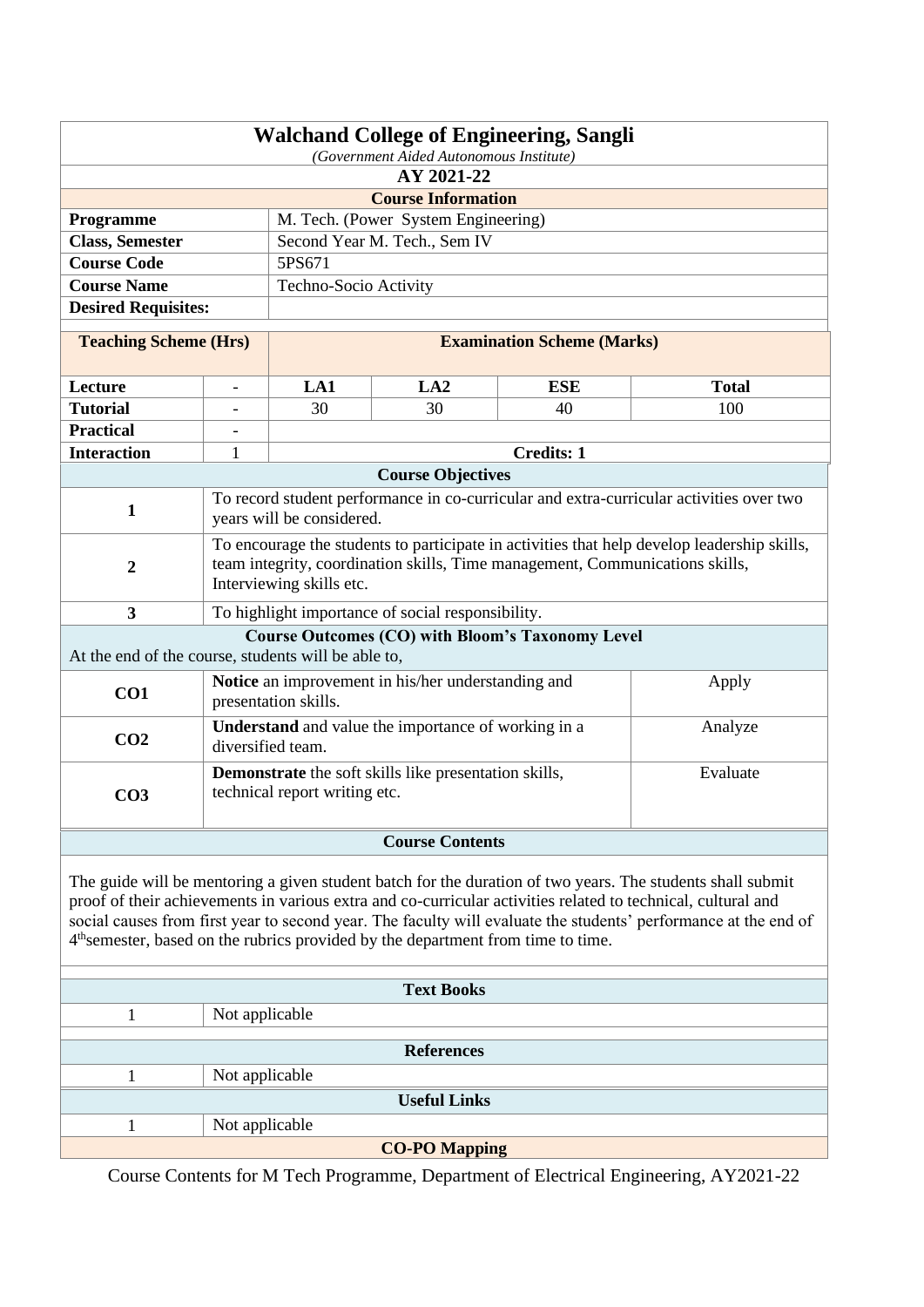|                                                                                                                                         | <b>Programme Outcomes (PO)</b> |  |  |  |  |  |  |
|-----------------------------------------------------------------------------------------------------------------------------------------|--------------------------------|--|--|--|--|--|--|
|                                                                                                                                         |                                |  |  |  |  |  |  |
| CO1                                                                                                                                     |                                |  |  |  |  |  |  |
| CO <sub>2</sub>                                                                                                                         |                                |  |  |  |  |  |  |
| CO <sub>3</sub>                                                                                                                         |                                |  |  |  |  |  |  |
| The strength of mapping is to be written as 1,2,3; Where, 1:Low, 2:Medium, 3:High<br>Each CO of the course must map to at least one PO. |                                |  |  |  |  |  |  |

| <b>Assessment</b>                |                                                                     |                       |                                                                                                                                                                                                                                                                                                                                                                                                                                        |              |  |  |  |  |  |
|----------------------------------|---------------------------------------------------------------------|-----------------------|----------------------------------------------------------------------------------------------------------------------------------------------------------------------------------------------------------------------------------------------------------------------------------------------------------------------------------------------------------------------------------------------------------------------------------------|--------------|--|--|--|--|--|
|                                  | There are three components of lab assessment, LA1, LA2 and Lab ESE. |                       |                                                                                                                                                                                                                                                                                                                                                                                                                                        |              |  |  |  |  |  |
|                                  |                                                                     |                       | IMP: Lab ESE is a separate head of passing. LA1, LA2 together is treated as In-Semester Evaluation.                                                                                                                                                                                                                                                                                                                                    |              |  |  |  |  |  |
| <b>Assessment</b>                | <b>Based on</b>                                                     | <b>Conducted by</b>   | <b>Typical Schedule (for 26-</b><br>week Sem)                                                                                                                                                                                                                                                                                                                                                                                          | <b>Marks</b> |  |  |  |  |  |
| LA1                              | Lab activities,<br>attendance, journal                              | Lab Course<br>Faculty | During Week 1 to Week 6<br>Marks Submission at the<br>end of Week 6                                                                                                                                                                                                                                                                                                                                                                    | 30           |  |  |  |  |  |
| LA2                              | Lab activities,<br>attendance, journal                              | Lab Course<br>Faculty | During Week 7 to Week 12<br>Marks Submission at the<br>end of Week 12                                                                                                                                                                                                                                                                                                                                                                  | 30           |  |  |  |  |  |
| Lab ESE                          | Lab activities,<br>attendance, journal                              | Lab Course<br>Faculty | During Week 15 to Week<br>18<br>Marks Submission at the<br>end of Week 18                                                                                                                                                                                                                                                                                                                                                              | 40           |  |  |  |  |  |
| have typically 8-10 experiments. |                                                                     |                       | Week 1 indicates starting week of a semester. The typical schedule of lab assessments is shown,<br>considering a 26-week semester. The actual schedule shall be as per academic calendar. Lab activities/Lab<br>performance shall include performing experiments, mini-project, presentations, drawings, programming<br>and other suitable activities, as per the nature and requirement of the lab course. The experimental lab shall |              |  |  |  |  |  |

| <b>Assessment Plan based on Bloom's Taxonomy Level (Marks) (For lab Courses)</b> |     |     |                |              |  |  |  |  |
|----------------------------------------------------------------------------------|-----|-----|----------------|--------------|--|--|--|--|
| <b>Bloom's Taxonomy Level</b>                                                    | LA1 | LA2 | <b>Lab ESE</b> | <b>Total</b> |  |  |  |  |
| Remember                                                                         |     |     |                |              |  |  |  |  |
| Understand                                                                       |     |     |                |              |  |  |  |  |
| Apply                                                                            | 10  | 10  | 10             | 30           |  |  |  |  |
| Analyze                                                                          | 10  | 10  | 15             | 35           |  |  |  |  |
| Evaluate                                                                         | 10  | 10  | 15             | 35           |  |  |  |  |
| Create                                                                           |     |     |                |              |  |  |  |  |
| <b>Total Marks</b>                                                               | 30  | 30  | 40             | <b>100</b>   |  |  |  |  |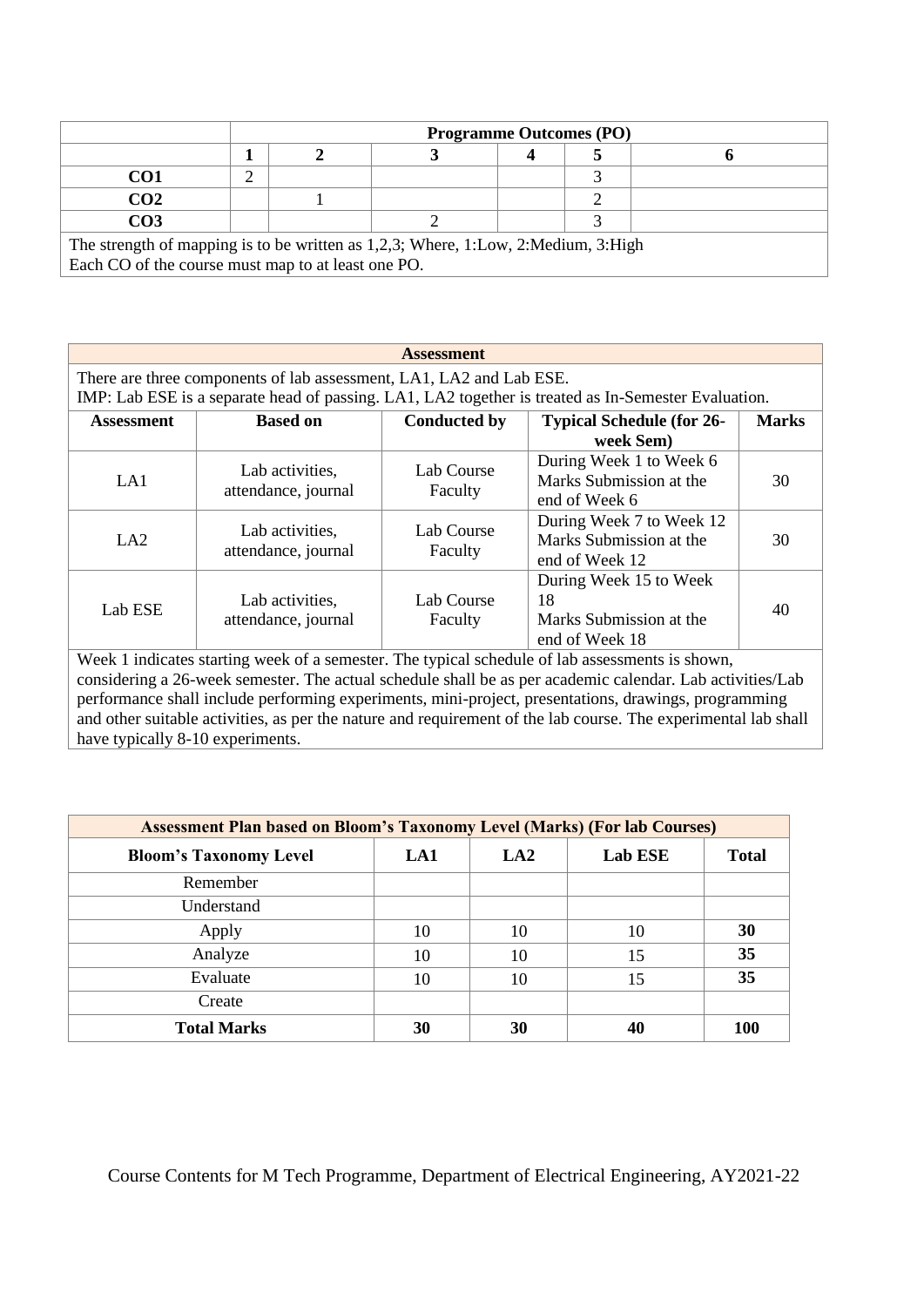| <b>Walchand College of Engineering, Sangli</b> |                                                                                                                                                                                                     |                                                                                                                                                                                                                       |                                                             |                                     |                                                                                        |  |              |  |
|------------------------------------------------|-----------------------------------------------------------------------------------------------------------------------------------------------------------------------------------------------------|-----------------------------------------------------------------------------------------------------------------------------------------------------------------------------------------------------------------------|-------------------------------------------------------------|-------------------------------------|----------------------------------------------------------------------------------------|--|--------------|--|
|                                                | (Government Aided Autonomous Institute)                                                                                                                                                             |                                                                                                                                                                                                                       |                                                             |                                     |                                                                                        |  |              |  |
|                                                |                                                                                                                                                                                                     |                                                                                                                                                                                                                       |                                                             | AY 2021-22                          |                                                                                        |  |              |  |
|                                                |                                                                                                                                                                                                     |                                                                                                                                                                                                                       |                                                             | <b>Course Information</b>           |                                                                                        |  |              |  |
| Programme                                      |                                                                                                                                                                                                     |                                                                                                                                                                                                                       |                                                             | M. Tech. (Power System Engineering) |                                                                                        |  |              |  |
| <b>Class, Semester</b><br><b>Course Code</b>   |                                                                                                                                                                                                     |                                                                                                                                                                                                                       | 5PS621                                                      | Second Year M. Tech., Sem IV        |                                                                                        |  |              |  |
| <b>Course Name</b>                             |                                                                                                                                                                                                     |                                                                                                                                                                                                                       |                                                             |                                     | Professional Elective 6: Deregulated Power System                                      |  |              |  |
| <b>Desired Requisites:</b>                     |                                                                                                                                                                                                     |                                                                                                                                                                                                                       | Power System Engineering                                    |                                     |                                                                                        |  |              |  |
|                                                |                                                                                                                                                                                                     |                                                                                                                                                                                                                       |                                                             |                                     |                                                                                        |  |              |  |
|                                                |                                                                                                                                                                                                     | <b>Teaching Scheme</b>                                                                                                                                                                                                |                                                             |                                     | <b>Examination Scheme (Marks)</b>                                                      |  |              |  |
| Lecture                                        |                                                                                                                                                                                                     | 3 Hrs/week                                                                                                                                                                                                            | <b>T1</b>                                                   | T <sub>2</sub>                      | <b>ESE</b>                                                                             |  | <b>Total</b> |  |
| <b>Tutorial</b>                                |                                                                                                                                                                                                     |                                                                                                                                                                                                                       | 20                                                          | 20                                  | 60                                                                                     |  | 100          |  |
| <b>Practical</b>                               |                                                                                                                                                                                                     |                                                                                                                                                                                                                       |                                                             |                                     |                                                                                        |  |              |  |
| <b>Interaction</b>                             |                                                                                                                                                                                                     |                                                                                                                                                                                                                       |                                                             |                                     | <b>Credits: 3</b>                                                                      |  |              |  |
|                                                |                                                                                                                                                                                                     |                                                                                                                                                                                                                       |                                                             |                                     |                                                                                        |  |              |  |
|                                                |                                                                                                                                                                                                     |                                                                                                                                                                                                                       |                                                             | <b>Course Objectives</b>            |                                                                                        |  |              |  |
| $\mathbf{1}$                                   |                                                                                                                                                                                                     | deregulation.                                                                                                                                                                                                         |                                                             |                                     | To deliver the knowledge of basic concepts and terminologies used in restructuring and |  |              |  |
| $\boldsymbol{2}$                               |                                                                                                                                                                                                     |                                                                                                                                                                                                                       |                                                             |                                     | To explain the difference between integrated and restructured power system.            |  |              |  |
| $\overline{\mathbf{3}}$                        |                                                                                                                                                                                                     |                                                                                                                                                                                                                       |                                                             |                                     | To impart knowledge of various trading models, market architecture and market power.   |  |              |  |
|                                                |                                                                                                                                                                                                     |                                                                                                                                                                                                                       |                                                             |                                     | <b>Course Outcomes (CO) with Bloom's Taxonomy Level</b>                                |  |              |  |
|                                                |                                                                                                                                                                                                     |                                                                                                                                                                                                                       | At the end of the course, the students will be able to,     |                                     |                                                                                        |  |              |  |
| CO1                                            |                                                                                                                                                                                                     | electric supply market.                                                                                                                                                                                               |                                                             |                                     | Recognize recent changes occurring in the structure of power supply utilities and      |  | Remember     |  |
| CO <sub>2</sub>                                |                                                                                                                                                                                                     |                                                                                                                                                                                                                       | Explain the problems associated with deregulation.          |                                     |                                                                                        |  | Understand   |  |
| CO <sub>3</sub>                                |                                                                                                                                                                                                     |                                                                                                                                                                                                                       | Solve some problem associated with deregulate power system. |                                     |                                                                                        |  | Apply        |  |
|                                                |                                                                                                                                                                                                     |                                                                                                                                                                                                                       |                                                             |                                     |                                                                                        |  |              |  |
| <b>Module</b>                                  |                                                                                                                                                                                                     |                                                                                                                                                                                                                       |                                                             | <b>Module Contents</b>              |                                                                                        |  | <b>Hours</b> |  |
|                                                |                                                                                                                                                                                                     |                                                                                                                                                                                                                       | <b>Introduction to Basic Concepts</b>                       |                                     |                                                                                        |  |              |  |
| $\mathbf I$                                    | 6<br>Basic Concept and definitions, privatization, restructuring, transmission open<br>deregulation, components of deregulated system,<br>wheeling,<br>access,<br>advantages of competitive system. |                                                                                                                                                                                                                       |                                                             |                                     |                                                                                        |  |              |  |
| $\rm II$                                       |                                                                                                                                                                                                     | <b>Power System Restructuring</b><br>6<br>An overview of the restructured power system, Difference between integrated<br>power system and restructured power system. Explanation with suitable<br>practical examples. |                                                             |                                     |                                                                                        |  |              |  |
| $\rm III$                                      |                                                                                                                                                                                                     | <b>Deregulation of Power Sector</b>                                                                                                                                                                                   | and bilateral trade model, multilateral trade model.        |                                     | Separation of ownership and operation, Deregulated models, pool model, pool            |  | 6            |  |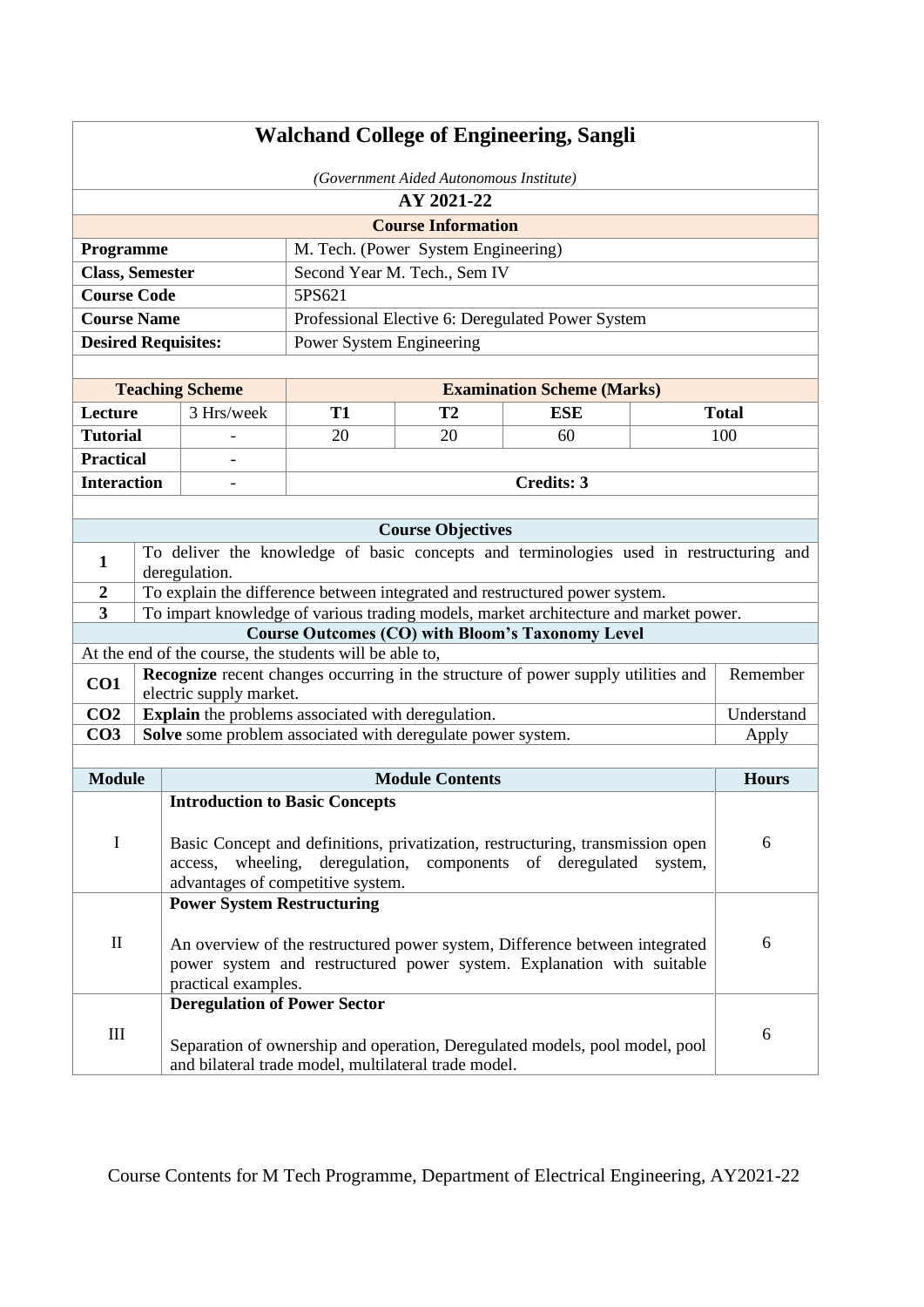|                | <b>Competitive Electricity Market</b>                                                                                                                                                                                                                                                                |   |  |  |  |  |
|----------------|------------------------------------------------------------------------------------------------------------------------------------------------------------------------------------------------------------------------------------------------------------------------------------------------------|---|--|--|--|--|
| IV             | Independent System Operator activities in pool market, Wholesale electricity<br>market characteristics, central auction, single auction power pool, double<br>auction power pool, market clearing and pricing, Market power and its<br>Mitigation Techniques, Bilateral trading, Ancillary services. |   |  |  |  |  |
|                | <b>Transmission Pricing</b>                                                                                                                                                                                                                                                                          |   |  |  |  |  |
| $\mathbf V$    | Marginal pricing of electricity, nodal pricing, zonal pricing, embedded cost,<br>Postage stamp method, Contract path method, Boundary flow method, MW-<br>mile method, MVA – mile method, Comparison of different methods.                                                                           | 6 |  |  |  |  |
|                | <b>Congestion Management</b>                                                                                                                                                                                                                                                                         |   |  |  |  |  |
| VI             | Congestion management in normal operation, explanation with suitable<br>example, Total Transfer Capability (TTC), Available Transfer Capability<br>(ATC).                                                                                                                                            | 6 |  |  |  |  |
|                | <b>Text Books</b>                                                                                                                                                                                                                                                                                    |   |  |  |  |  |
| $\mathbf{1}$   | Loi Lei Lai," Power System Restructuring and Deregulation: Trading, Performance and<br>Information Technology", John Wiley & Sons Ltd., UK, 2001.                                                                                                                                                    |   |  |  |  |  |
| $\overline{2}$ | M. Shahidhpour, M. Alomoush, "Restructured Electrical power systems: Operating, Trading<br>and Volatility", Marcel Dekker Inc., New York, 2001.                                                                                                                                                      |   |  |  |  |  |
| 3              | H. Lee, Willis, W. G. Scott, "Distributed Power Generation: Planning and Evaluation", Marcel<br>Dekker Inc., New York, 2000.                                                                                                                                                                         |   |  |  |  |  |
|                | <b>References</b>                                                                                                                                                                                                                                                                                    |   |  |  |  |  |
| $\mathbf{1}$   | Lorrin Philipson, H. Lee Willis, "Understanding Electric Utilities and Deregulation", Marcel<br>Dekker Inc., New York, 1998.                                                                                                                                                                         |   |  |  |  |  |
| $\overline{2}$ | K. Bhattacharya, M.H.J. Bollen, J. E. Daalder, "Operation of Restructured Power Systems",<br>Kulwer Academic Publishers, Massachausetts, USA, 2001.                                                                                                                                                  |   |  |  |  |  |
| 3              | M. Shahidhpour, H. Yamin, Z. Li, "Market of Operations in Electric Power Systems:<br>Forecasting Scheduling, and Risk Management", John Wiley & Sons Ltd., New York, 2002.                                                                                                                           |   |  |  |  |  |
|                | <b>Useful Links</b>                                                                                                                                                                                                                                                                                  |   |  |  |  |  |
| $\mathbf{1}$   |                                                                                                                                                                                                                                                                                                      |   |  |  |  |  |

| <b>CO-PO Mapping</b>                                                                                                                    |                                |                 |            |                 |                 |            |  |  |
|-----------------------------------------------------------------------------------------------------------------------------------------|--------------------------------|-----------------|------------|-----------------|-----------------|------------|--|--|
|                                                                                                                                         | <b>Programme Outcomes (PO)</b> |                 |            |                 |                 |            |  |  |
|                                                                                                                                         | PO <sub>1</sub>                | PO <sub>2</sub> | <b>PO3</b> | PO <sub>4</sub> | PO <sub>5</sub> | <b>PO6</b> |  |  |
| CO <sub>1</sub>                                                                                                                         | $\mathcal{D}_{\mathcal{L}}$    |                 |            |                 |                 |            |  |  |
| CO <sub>2</sub>                                                                                                                         |                                | 3               |            |                 |                 |            |  |  |
| CO <sub>3</sub>                                                                                                                         |                                |                 | 3          |                 |                 |            |  |  |
| The strength of mapping is to be written as 1,2,3; Where, 1:Low, 2:Medium, 3:High<br>Each CO of the course must map to at least one PO. |                                |                 |            |                 |                 |            |  |  |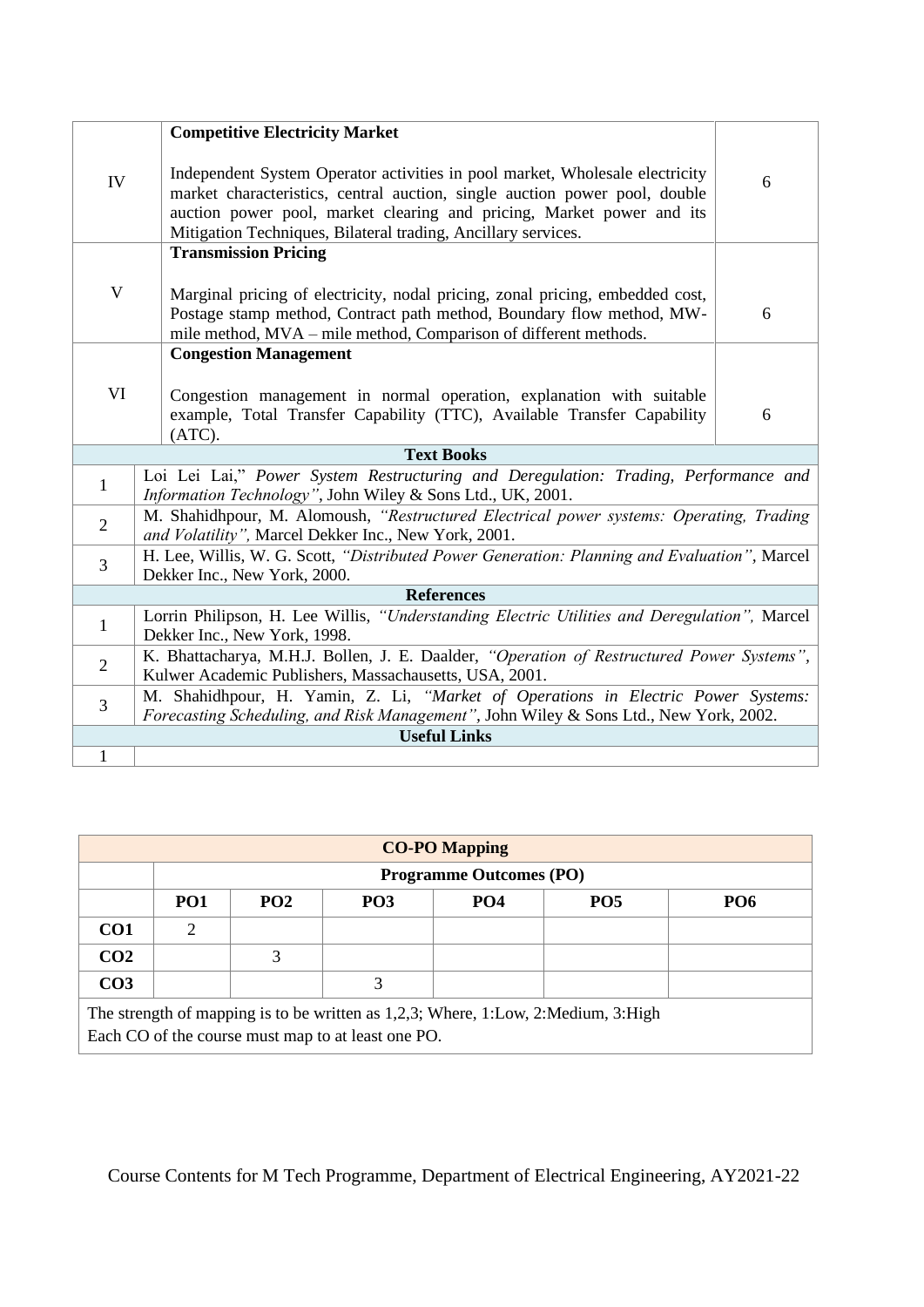## **Assessment (for Theory Course)**

The assessment is based on 2 in-semester examinations in the form of T1 (Test-1) and T2 (Test-2) of 20 marks each. Also there shall be 1 End-Sem examination (ESE) of 60 marks. T1 shall be typically on modules 1 and 2, T2 based typically on modules 3, 4 and ESE shall be on all modules with nearly 50% weightage on modules 1 to 4 and 50% weightage on modules 5, 6.

| <b>Assessment Plan based on Bloom's Taxonomy Level (Marks) For Theory Course</b> |              |    |    |            |              |  |  |  |
|----------------------------------------------------------------------------------|--------------|----|----|------------|--------------|--|--|--|
| <b>Bloom's Taxonomy Level</b>                                                    |              | T1 | T2 | <b>ESE</b> | <b>Total</b> |  |  |  |
|                                                                                  | Remember     |    |    |            |              |  |  |  |
| 2                                                                                | Understand   |    |    |            |              |  |  |  |
| 3                                                                                | Apply        | 10 |    | 20         | 30           |  |  |  |
| $\overline{4}$                                                                   | Analyze      | 10 | 10 | 20         | 30           |  |  |  |
|                                                                                  | Evaluate     |    | 10 | 20         | 40           |  |  |  |
| 6                                                                                | Create       |    |    |            |              |  |  |  |
|                                                                                  | <b>Total</b> | 20 | 20 | 60         | <b>100</b>   |  |  |  |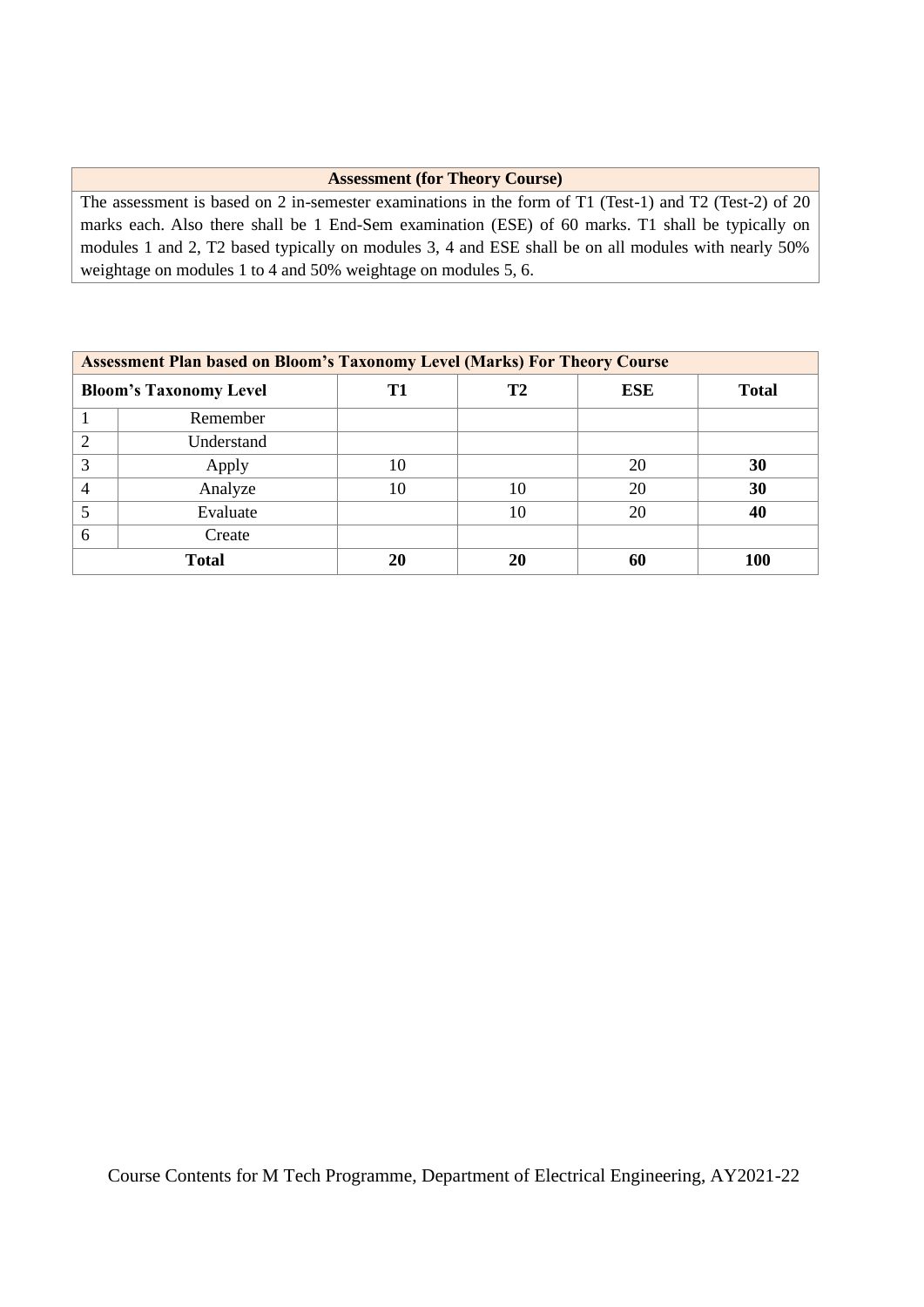| <b>Walchand College of Engineering, Sangli</b>                                                                                                                                                                                                                                                                                                                                  |                                                                                                                                                                 |                             |                                                         |                                     |                                                                                                                                                                                                                       |  |              |  |
|---------------------------------------------------------------------------------------------------------------------------------------------------------------------------------------------------------------------------------------------------------------------------------------------------------------------------------------------------------------------------------|-----------------------------------------------------------------------------------------------------------------------------------------------------------------|-----------------------------|---------------------------------------------------------|-------------------------------------|-----------------------------------------------------------------------------------------------------------------------------------------------------------------------------------------------------------------------|--|--------------|--|
|                                                                                                                                                                                                                                                                                                                                                                                 | (Government Aided Autonomous Institute)                                                                                                                         |                             |                                                         |                                     |                                                                                                                                                                                                                       |  |              |  |
|                                                                                                                                                                                                                                                                                                                                                                                 | AY 2021-22                                                                                                                                                      |                             |                                                         |                                     |                                                                                                                                                                                                                       |  |              |  |
|                                                                                                                                                                                                                                                                                                                                                                                 |                                                                                                                                                                 |                             |                                                         | <b>Course Information</b>           |                                                                                                                                                                                                                       |  |              |  |
| Programme                                                                                                                                                                                                                                                                                                                                                                       |                                                                                                                                                                 |                             |                                                         | M. Tech. (Power System Engineering) |                                                                                                                                                                                                                       |  |              |  |
| <b>Class, Semester</b>                                                                                                                                                                                                                                                                                                                                                          |                                                                                                                                                                 |                             |                                                         | Second Year M. Tech., Sem IV        |                                                                                                                                                                                                                       |  |              |  |
| <b>Course Code</b>                                                                                                                                                                                                                                                                                                                                                              |                                                                                                                                                                 |                             | 5PS622                                                  |                                     |                                                                                                                                                                                                                       |  |              |  |
| <b>Course Name</b>                                                                                                                                                                                                                                                                                                                                                              |                                                                                                                                                                 |                             |                                                         | Professional Elective 6: Smart Grid |                                                                                                                                                                                                                       |  |              |  |
| <b>Desired Requisites:</b>                                                                                                                                                                                                                                                                                                                                                      |                                                                                                                                                                 |                             |                                                         |                                     | Power System Engineering, Power Electronics                                                                                                                                                                           |  |              |  |
|                                                                                                                                                                                                                                                                                                                                                                                 |                                                                                                                                                                 |                             |                                                         |                                     |                                                                                                                                                                                                                       |  |              |  |
|                                                                                                                                                                                                                                                                                                                                                                                 |                                                                                                                                                                 | <b>Teaching Scheme</b>      |                                                         |                                     | <b>Examination Scheme (Marks)</b>                                                                                                                                                                                     |  |              |  |
| Lecture                                                                                                                                                                                                                                                                                                                                                                         |                                                                                                                                                                 | 3 Hrs/week                  | <b>T1</b>                                               | T2                                  | <b>ESE</b>                                                                                                                                                                                                            |  | <b>Total</b> |  |
| <b>Tutorial</b>                                                                                                                                                                                                                                                                                                                                                                 |                                                                                                                                                                 |                             | 20                                                      | 20                                  | 60                                                                                                                                                                                                                    |  | 100          |  |
| <b>Practical</b>                                                                                                                                                                                                                                                                                                                                                                |                                                                                                                                                                 |                             |                                                         |                                     |                                                                                                                                                                                                                       |  |              |  |
| <b>Interaction</b>                                                                                                                                                                                                                                                                                                                                                              |                                                                                                                                                                 |                             |                                                         |                                     | <b>Credits: 3</b>                                                                                                                                                                                                     |  |              |  |
|                                                                                                                                                                                                                                                                                                                                                                                 |                                                                                                                                                                 |                             |                                                         |                                     |                                                                                                                                                                                                                       |  |              |  |
|                                                                                                                                                                                                                                                                                                                                                                                 |                                                                                                                                                                 |                             |                                                         | <b>Course Objectives</b>            |                                                                                                                                                                                                                       |  |              |  |
| $\mathbf{1}$<br>2                                                                                                                                                                                                                                                                                                                                                               |                                                                                                                                                                 |                             |                                                         |                                     | To provide the advance knowledge in the field of smart $-$ grid technology                                                                                                                                            |  |              |  |
| $\overline{\mathbf{3}}$                                                                                                                                                                                                                                                                                                                                                         | To make the students aware of research avenues in the field of smart grid technology<br>To develop the skills of simulation and analysis of smart grid systems. |                             |                                                         |                                     |                                                                                                                                                                                                                       |  |              |  |
|                                                                                                                                                                                                                                                                                                                                                                                 |                                                                                                                                                                 |                             |                                                         |                                     | <b>Course Outcomes (CO) with Bloom's Taxonomy Level</b>                                                                                                                                                               |  |              |  |
|                                                                                                                                                                                                                                                                                                                                                                                 |                                                                                                                                                                 |                             | At the end of the course, the students will be able to, |                                     |                                                                                                                                                                                                                       |  |              |  |
| CO <sub>1</sub>                                                                                                                                                                                                                                                                                                                                                                 |                                                                                                                                                                 |                             | Explain various concepts associated with smart grid.    |                                     |                                                                                                                                                                                                                       |  | Understand   |  |
| CO <sub>2</sub>                                                                                                                                                                                                                                                                                                                                                                 |                                                                                                                                                                 | protection.                 |                                                         |                                     | Apply smart grid concept to power system monitoring, communication and                                                                                                                                                |  | Apply        |  |
| CO <sub>3</sub>                                                                                                                                                                                                                                                                                                                                                                 |                                                                                                                                                                 |                             |                                                         |                                     | Analyse tools for smart grid's performance, stability and computational analysis.                                                                                                                                     |  | Analyse      |  |
|                                                                                                                                                                                                                                                                                                                                                                                 |                                                                                                                                                                 |                             |                                                         |                                     |                                                                                                                                                                                                                       |  |              |  |
| <b>Module</b>                                                                                                                                                                                                                                                                                                                                                                   |                                                                                                                                                                 |                             |                                                         | <b>Module Contents</b>              |                                                                                                                                                                                                                       |  | <b>Hours</b> |  |
| $\mathbf I$                                                                                                                                                                                                                                                                                                                                                                     |                                                                                                                                                                 | Smart grid architecture     | grid, and function of smart grid components.            |                                     | Introduction, smart grid verses today's grid, computational intelligence,<br>power system enhancement, smart grid market drivers, architecture of smart                                                               |  | 8            |  |
| <b>Smart grid technologies</b><br>Introduction to Smart Meters, Automatic Meter Reading(AMR), Outage<br>Management System(OMS), Plug in Hybrid Electric Vehicles(PHEV) &<br>$\mathbf{I}$<br>more, Substation Automation, Feeder Automation, Geographic Information<br>6<br>System (GIS), Intelligent Electronic Devices(IED) & their application for<br>monitoring & protection |                                                                                                                                                                 |                             |                                                         |                                     |                                                                                                                                                                                                                       |  |              |  |
| Ш                                                                                                                                                                                                                                                                                                                                                                               |                                                                                                                                                                 | <b>Transmission aspects</b> |                                                         |                                     | Wide area Monitoring Systems (WAMS), PMU and PDCs, PMU placement,<br>linear state estimation, System security under smart grid environment,<br>Concept of Resilient & Self-Healing Grid, adaptive relaying using PMUs |  | 6            |  |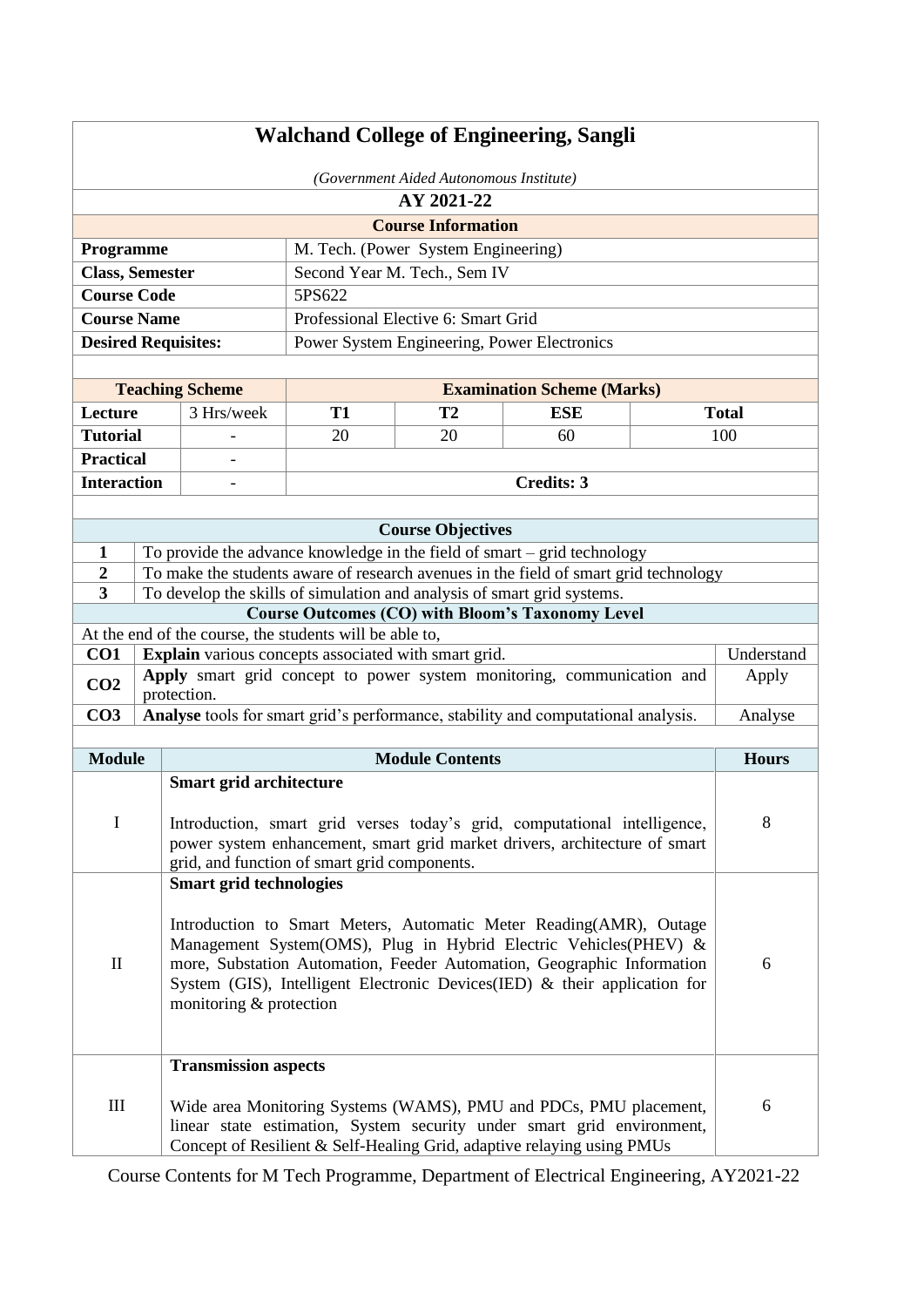|                | <b>Communication aspects</b>                                                                                                                                                                                                                                                                                                       |   |  |  |  |  |
|----------------|------------------------------------------------------------------------------------------------------------------------------------------------------------------------------------------------------------------------------------------------------------------------------------------------------------------------------------|---|--|--|--|--|
| ${\rm IV}$     | Elements of communication and networking: architectures, standards and<br>adaptation of power line communication (PLCC), zigbee, GSM, and more;<br>machine to machine communication models for the smart grid; Home area<br>networks (HAN) and neighbourhood area networks (NAN); reliability,<br>redundancy and security aspects. | 6 |  |  |  |  |
|                | Performance analysis tool for smart grid design                                                                                                                                                                                                                                                                                    |   |  |  |  |  |
| $\mathbf V$    | Load flow in smart grid, load flow methods, congestion management flow<br>effect, load flow for smart grid design, dynamic stochastic optimal power<br>flow (DSOPF), DSOPF application to smart grid. Static security assessment<br>and contingencies study for the smart grid.                                                    | 6 |  |  |  |  |
|                | Stability analysis tools and computational tools for smart grid                                                                                                                                                                                                                                                                    |   |  |  |  |  |
| VI             | Voltage stability assessment and its techniques, angle stability assessment and<br>state estimation, optimization techniques, classical optimization methods,<br>Heuristic optimization, evolutionary computational Techniques, Hybrid<br>optimization techniques and application to smart grid.                                   | 6 |  |  |  |  |
|                | <b>Text Books</b>                                                                                                                                                                                                                                                                                                                  |   |  |  |  |  |
| $\mathbf{1}$   | Janaka Ekanayake, Nick Jenkins, Kithsiri Liyanage, Jianzhong Wu, Akihiko Yokoyama, "Smart<br>Grid: Technology and Applications".                                                                                                                                                                                                   |   |  |  |  |  |
| $\overline{2}$ | G. M. Masters, "Renewable and Efficient Electric Power Systems", John Wiley & Sons Inc.,<br>2004.                                                                                                                                                                                                                                  |   |  |  |  |  |
|                | <b>References</b>                                                                                                                                                                                                                                                                                                                  |   |  |  |  |  |
| $\mathbf{1}$   | Gilbert N. Sorebo, Michael C. Echols, "Smart grid security: An end to end view of security in<br>new Electrical grid" CRC press, Taylor & Fancis group, 2011.                                                                                                                                                                      |   |  |  |  |  |
| $\overline{2}$ | S. P. Chowdhary, P. Crosley and S. Chowdhary, "Micro-grids and active distribution networks",<br>The institution of engineering and technology, London, 2009.                                                                                                                                                                      |   |  |  |  |  |
| 3              | J. S. Thorp, A.G. Phadke, "Synchronized Phasor Measurement and Their Applications" Springer<br>2008.                                                                                                                                                                                                                               |   |  |  |  |  |
|                | <b>Useful Links</b>                                                                                                                                                                                                                                                                                                                |   |  |  |  |  |
| $\mathbf{1}$   | http://nptel.ac.in/downloads/117105077                                                                                                                                                                                                                                                                                             |   |  |  |  |  |
|                | http://www.nptelvideos.in/2012/12/digital-communication.html                                                                                                                                                                                                                                                                       |   |  |  |  |  |
|                | https://ocw.mit.edu/courses/electrical-engineering-and-computer-science/6-450-principles-of-                                                                                                                                                                                                                                       |   |  |  |  |  |
|                | digital-communications-i-fall-2006/video-lectures/                                                                                                                                                                                                                                                                                 |   |  |  |  |  |
|                |                                                                                                                                                                                                                                                                                                                                    |   |  |  |  |  |

| <b>CO-PO Mapping</b>                                                                                                                    |                                |                 |                 |                 |                 |                 |  |  |
|-----------------------------------------------------------------------------------------------------------------------------------------|--------------------------------|-----------------|-----------------|-----------------|-----------------|-----------------|--|--|
|                                                                                                                                         | <b>Programme Outcomes (PO)</b> |                 |                 |                 |                 |                 |  |  |
|                                                                                                                                         | <b>PO1</b>                     | PO <sub>2</sub> | PO <sub>3</sub> | PO <sub>4</sub> | PO <sub>5</sub> | PO <sub>6</sub> |  |  |
| CO <sub>1</sub>                                                                                                                         |                                | 3               |                 |                 |                 |                 |  |  |
| CO <sub>2</sub>                                                                                                                         |                                |                 |                 |                 |                 |                 |  |  |
| CO <sub>3</sub>                                                                                                                         | 3                              | 3               |                 |                 |                 |                 |  |  |
| The strength of mapping is to be written as 1,2,3; Where, 1:Low, 2:Medium, 3:High<br>Each CO of the course must map to at least one PO. |                                |                 |                 |                 |                 |                 |  |  |